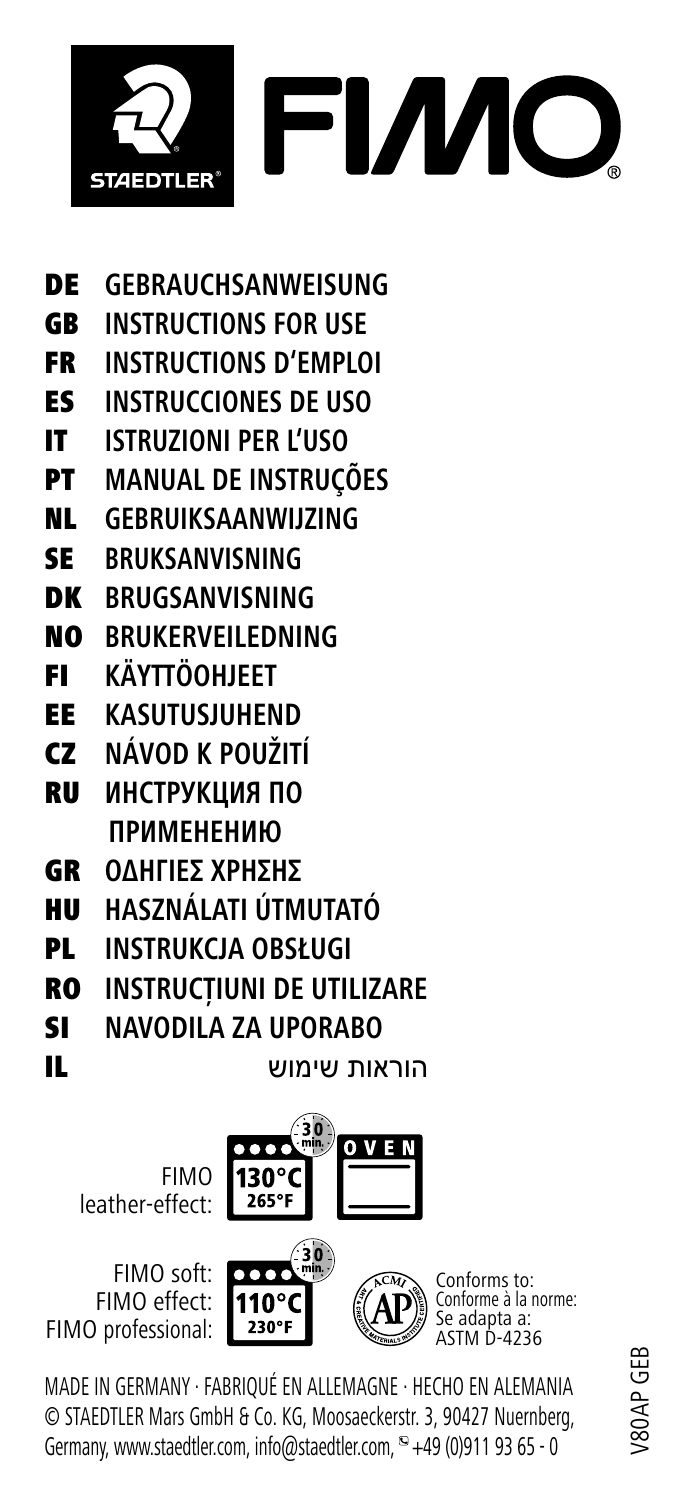**1. SICHERHEITSREGELN:** Anweisung vor Gebrauch lesen, befolgen und nachschlagbereit halten. FIMO ist ein Kreativmaterial und kein Spielzeug. Das Material nicht in Mund oder Augen bringen. Es besteht Erstickungsgefahr durch verschluckbare Kleinteile. Temperatur von 130°C nicht überschreiten, da sonst gesundheitsschädliche Gase entstehen können. Die Härtungszeit von 30 Min. nicht überschreiten. Ein Backofenthermometer (z.B. Bimetall) zum Messen der Temperatur verwenden. Kein Glasthermometer verwenden. Der Ofen darf nicht gleichzeitig für das Erhitzen des Werkstoffes und der Zubereitung von Lebensmitteln verwendet werden. Keinen Mikrowellenherd benutzen. Nicht in Kontakt mit offener Flamme oder heißem Messer/Draht bringen. Die Hände nach Beendigung der Arbeiten waschen. Nach dem Härten den Backofen gründlich säubern. Keine pyrolytische Reinigung anwenden. Alle Geräte nach dem Gebrauch reinigen. Am Arbeitsplatz nicht essen, trinken oder rauchen. Gehärtetes Material keiner Temperatur über 130°C aussetzen!

**2. ERSTE-HILFE-INFORMATIONEN:** Im Falle des versehentlichen Überhitzens und Einatmens von gesundheitsschädlichen Gasen: Die Person ins Freie bringen und umgehend ärztliche Hilfe aufsuchen. Bei allen Verletzungen immer zum Arzt gehen und das Produkt sowie die Verpackung mitnehmen.

**3. GEBRAUCHSANWEISUNG: Modellieren und Härten:** Ungehärtetes FIMO nicht auf Möbel, Fußböden, Teppichböden oder Stoffe bringen. Kontakt mit Polystyrol, PVC und Styropor vermeiden. FIMO kneten und formen. Für Ausarbeitungen eignen sich z. B. Modellierhölzer. Bei größeren Objekten kann auch ein Kern aus Alufolie verwendet werden, um Material zu sparen. Ofen vorheizen. FIMO soft/professional/effect: 110°C, FIMO leather-effect: 130°C (Ober-/Unterhitze). Den modellierten Gegenstand auf ein mit Backpapier belegtes Blech geben und für 30 Min. im Ofen härten. Temperatur während des Härtevorgangs kontrollieren und für eine gute Belüftung sorgen. **Weiterverarbeitung:**  Den endgültigen Härtegrad erhält FIMO erst nach dem Auskühlen. Mit der Weiterverarbeitung (bemalen, lackieren, bohren, polieren, etc.) erst beginnen, wenn das Objekt abgekühlt ist. Zum Kleben von abgebrochenen Teilen sowie zum Verbinden mit Metallteilen ist ein 2-Komponentenkleber geeignet. Hergestellte Objekte nicht im direkten Kontakt mit Lebensmitteln, offenem Feuer (Kerze, Aschenbecher, ...) und Wärmequellen (Leuchte, ...) verwenden. **Lagerung:** FIMO in Alufolie oder PE-Beuteln kühl und trocken aufbewahren. **Entsorgung:** Material kann mit dem normalen Abfall entsorgt werden (Restmülltonne). **Allgemeine Information:** Unsere STAEDT-LER-Produkte werden auf Qualität und Sicherheit geprüft. Da Kreativität bekanntlich keine Grenzen setzt, ist es für uns nicht möglich, jeden Anwendungsfall zu testen. Daher können wir keine Haftung für die Nutzung mit anderen (Nicht-STAEDTLER) Produkten bzw. Zubehör übernehmen.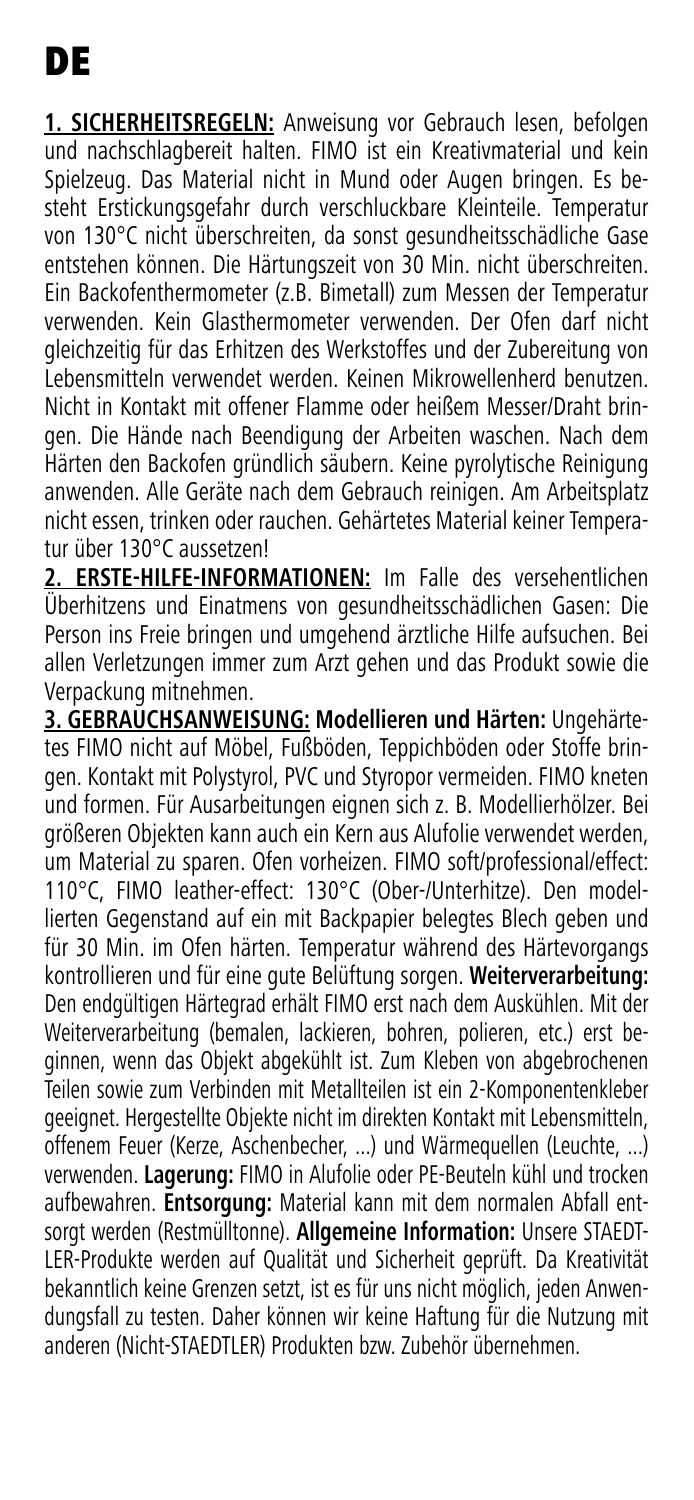**1. SAFETY RULES:** Read the instructions before use, follow them and keep them for reference. FIMO is a craft product, not a toy. Do not bring material in contact with mouth or eyes. Choking hazard – small parts. Do not exceed a temperature of 130°C/265°F or harmful gases may be produced. Do not exceed a hardening time of 30 min. Use a domestic oven thermometer, e.g. bimetal, to measure the temperature. Do not use a glass thermometer. Do not heat the material and cook food in the oven at the same time. Do not harden in the microwave. Do not allow the product to come into contact with an open flame, hot knife or wire. Wash your hands after carrying out any work. Clean the oven thoroughly after curing. Do not use pyrolitic cleaning. Clean all equipment after use. Do not eat, drink or smoke in the work area. Do not expose hardened material to temperatures exceeding 130°C/265°F!

2. FIRST AID INFORMATION: In case of accidental overheating and inhalation of harmful gases: take the person outside and seek immediate medical advice. Always see a doctor after injury and take along the product and the packaging.

**3. INSTRUCTIONS FOR USE: Modelling and hardening:** Do not allow any uncured FIMO to come into contact with furniture, floors, carpets or fabrics. Avoid contact with polystyrene or PVC. Knead and shape FIMO. You can use modelling tools, for example, to create and work out small details. It is possible to use a core made of aluminium foil for larger objects to save material. Preheat oven. FIMO soft/professional/effect: 110°C, FIMO leathereffect: 130°C (top/bottom heat). Place the modelled object on a baking tray covered with baking parchment and bake in the oven for 30 min. Check the temperature during the curing process and ensure good ventilation. **Finishing:** FIMO will only be completely hardened when cooled down to room temperature. Only begin any finishing work (painting, varnishing, drilling, polishing) when the object has cooled down. Use two-part epoxy glue to repair broken parts and to connect FIMO with metal parts. Do not use the created objects in direct contact with food, open fire (candles, ash trays, ...) and heat sources (lamps, …). **Storage:** Store FIMO in a cool and dry place, wrapped in aluminium foil or in polythene bags. **Disposal:** Material can be disposed of with the normal refuse (household rubbish). **General information:** Our STAEDTLER products are tested for quality and safety. As creativity knows no limits, we are unable to test every possible use of the product. As such, we cannot assume any liability for the use with other (non-STAEDTLER) products or accessories.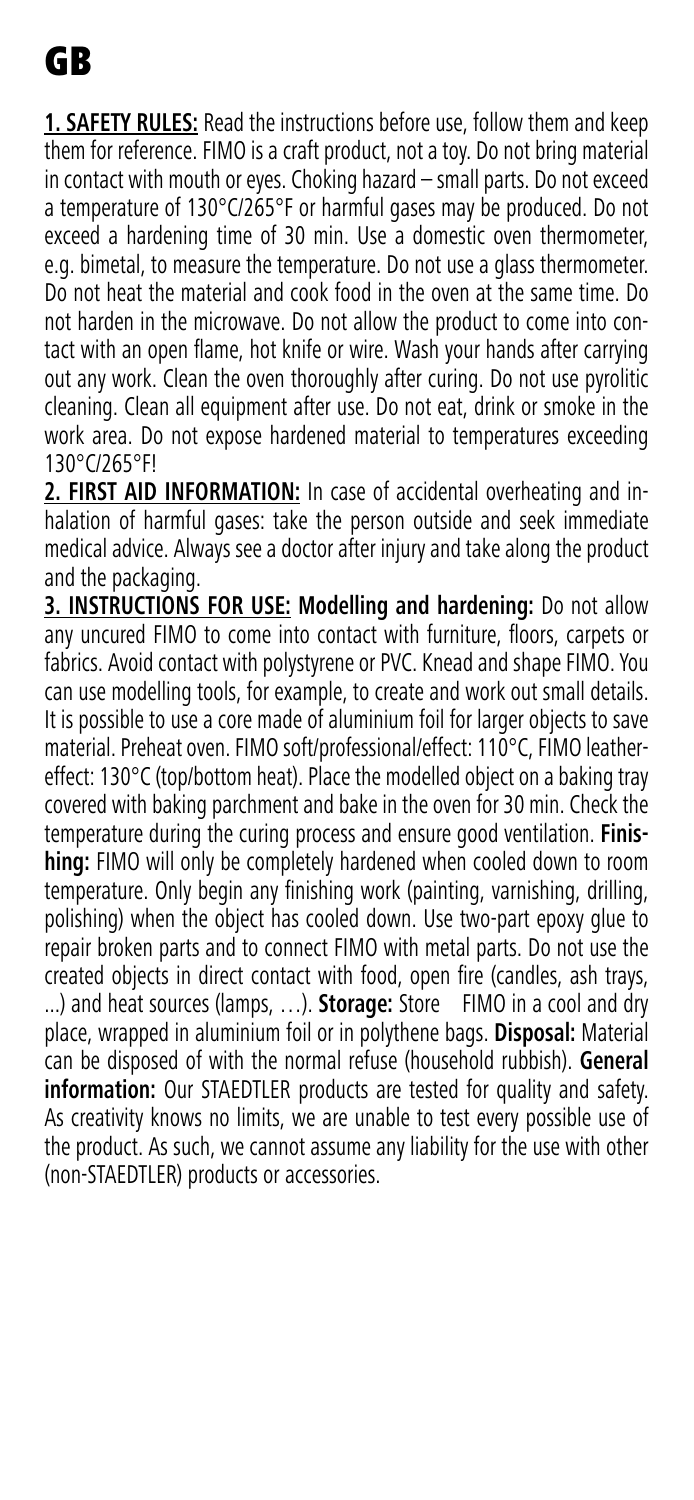**1. REGLES DE SECURITE:** Lire les instructions avant utilisation, s'y conformer et les garder comme référence. La pâte FIMO est un matériau créatif et n'est pas un jouet. Eviter tout contact bucal ou oculaire direct avec le matériau. Il existe un risque d'étouffement en raison des petites pièces pouvant être avalées. Ne pas dépasser une température de 130°C/265°F car des gaz nocifs peuvent être émis au-delà. Ne pas dépasser un temps de cuisson de 30 min. Utiliser un thermomètre pour four domestique, par exemple à bilame, pour mesurer la température. Ne pas utiliser de thermomètre en verre. Ne pas chauffer le matériau dans un four en même temps que des denrées alimentaires. Ne pas faire durcir au four à micro-ondes. Éviter tout contact de la pâte à modeler avec une flamme et éviter toute utilisation avec un couteau ou un fil métallique chaud. Se laver les mains, une fois les activités terminées. Après le durcissement, nettoyer soigneusement le four. N'appliquez pas de nettoyage pyrolytique. Nettoyer la totalité du matériel après utilisation. Ne pas manger, boire ni fumer sur le poste de travail. Ne pas exposer la matière endurcie à une température supérieure à 130°C/265°F! **2. PREMIERS SECOURS:** En cas de surchauffe accidentelle et d'inhalation de gaz nocifs: emmener la personne au grand air et consulter un médecin immédiatement. Toujours consulter un médecin pour toutes blessures et emporter le produit ainsi que l'emballage.

**3. INSTRUCTIONS D'EMPLOI: Modelage et durcissement:** Ne pas poser la FIMO non durcie sur des meubles, planchers, moquettes ou étoffes. Ne pas mettre la pâte FIMO en contact avec du polystyrène, du PVC ou du polystyrène expansé. Malaxez et modelez la pâte FIMO. Les petits couteaux en bois, par exemple, sont bien appropriés à l'élaboration de détails. Pour les objets de plus grande taille, il est possible d'utiliser un noyau constitué de film en aluminium pour économiser de la matière. Préchauffez le four. FIMO soft/professional/effect: 110°C, FIMO leather-effect: 130°C (four conventionnel). Placez l'objet modelélisé sur une plaque de cuisson recouverte de papier sulfurisé et faites cuire au four pendant 30 minutes. Contrôler la température pendant le durcissement et assurer une bonne aération. **Finition:** On n'obtient la dureté définitive de la pâte FIMO qu'après le refroidissement. Ne commencer la finition (peinture, vernissage, perçage, polissage, etc.) que lorsque l'objet a refroidi. Une colle à deux composants est appropriée au collage de morceaux cassés, ainsi qu'au raccordement à des pièces métalliques. Ne pas utiliser les objets confectionnés en contact direct avec des aliments, des flammes nues (bougie, cendrier) et des sources de chaleur (lampes,…). **Conservation:** Conserver la FIMO au frais et au sec dans un film en aluminium ou dans des sacs en polyéthylène. **Elimination:** Le matériel peut être jeté avec les ordures ménagères (décharge publique). **Informations générales:** La qualité et la sécurité de nos produits STAEDT-LER sont testées. Comme il est connu que la créativité n'a pas de limites, il nous est impossible de tester chaque application. C'est pourquoi nous déclinons toute responsabilité pour l'utilisation avec d'autres produits ou accessoires (autres que STAEDTLER).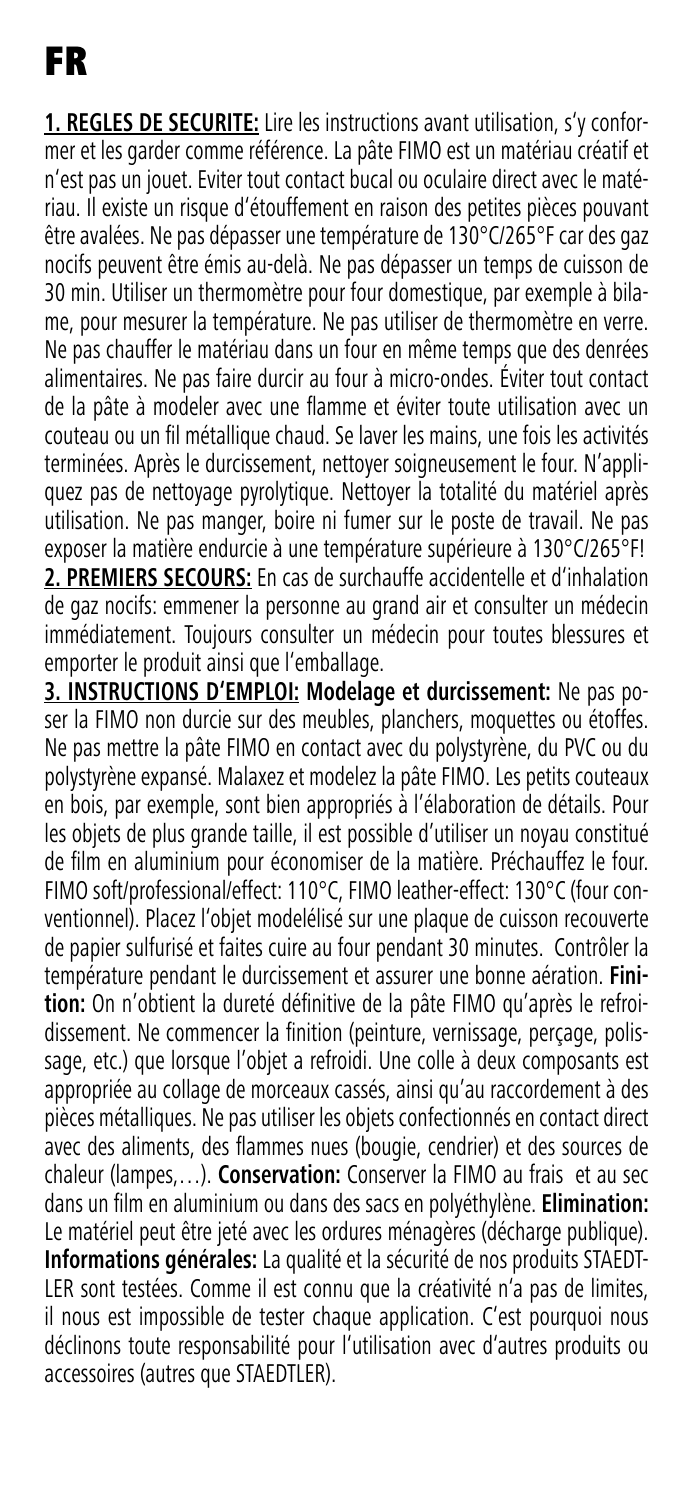**1. INDICACIONES DE SEGURIDAD:** Lea las instrucciones antes de usar, sígalas y guárdelas como referencia. FIMO es un producto de artesanía, no un juguete. Evite el contacto directo del material con la boca y los ojos. Peligro de asfixia por atragantamiento. No elevar la temperatura a más de 130°C/265°F, pues puede ocurrir una emisión de gases nocivos para la salud. No exceder el tiempo de cocción de 30 min. Utilizar un termómetro de horno doméstico, por ejemplo, de tipo bimetálico, para medir la temperatura. No utilizar un termómetro de vidrio. No calentar el producto en el horno junto con alimentos. No utilizar un horno microondas para endurecer. Evite el contacto de la arcilla con la llama así como el uso de un cuchillo o alambre caliente. Lávese las manos una vez haya terminado de utilizar el producto. Limpie el horno detenidamente cuando haya terminado. No utilizar la limpieza pirolítica. Limpiar la totalidad del material después de su utilización. No coma, beba o fume en el puesto de trabajo. No exponer el material endurecido a temperaturas sobre los 130°C/265°F!

**2. INFORMACIÓN GENERAL DE PRIMEROS AUXILIOS:** En caso de sobrecalentamiento accidental e inhalación de gases nocivos para la salud: sacar a la persona al aire libre y consultar con un médico inmediatamente. En caso de cualquier lesión, acuda siempre al médico, llevando el producto y su envase correspondiente.

**3. INSTRUCCIONES DE USO: Modelado y endurecido:** No utilice FIMO sin endurecer sobre muebles, suelos, moquetas o tejidos. La pasta FIMO no debe entrar en contacto con poliestireno, PVC o poliestireno expandido. Amase y modele la pasta FIMO. Para los acabados, puede emplear, p.ej palillos de madera. Para objetos más grandes, también se puede utilizar un núcleo de hoja de aluminio para ahorrar material. Precaliente el horno. FIMO soft/professional/effect: 110°C, FIMO leather-effect: 130°C (calor superior e inferior). Ponga el objeto modelado en una bandeja cubierta con papel de horno y endurézcalo durante 30 min. Supervise la temperatura durante el proceso de solidificación y asegure una buena ventilación. **Continuación de la elaboración:** La pasta FIMO obtiene el grado de dureza definitivo una vez enfriada. No continúe con la elaboración (pintura, lacado, perforación, pulido, etc.) hasta que no se haya enfriado el objeto. Para reparar partes rotas o pegar piezas de metal puede utilizar un pegamento de dos componentes. Los objetos elaborados no deben entrar en contacto directo con alimentos, fuego abierto (velas, ceniceros, etc.) o fuentes de calor (lámparas, etc.). **Conservación:** Guarde la pasta en un lugar fresco y seco, envuelta en papel de aluminio o dentro de una bolsa de polietileno. **Eliminación:** El material se puede desechar junto con la basura ordinaria (contenedor de desechos convencional). **Información general:** Nuestros productos STAEDTLER han sido sometidos a pruebas de calidad y seguridad. Dado que la creatividad no tiene límites, no es posible comprobar todas las aplicaciones. Por lo tanto, no podemos asumir ninguna responsabilidad por el uso con otros productos o accesorios (no STAEDTLER).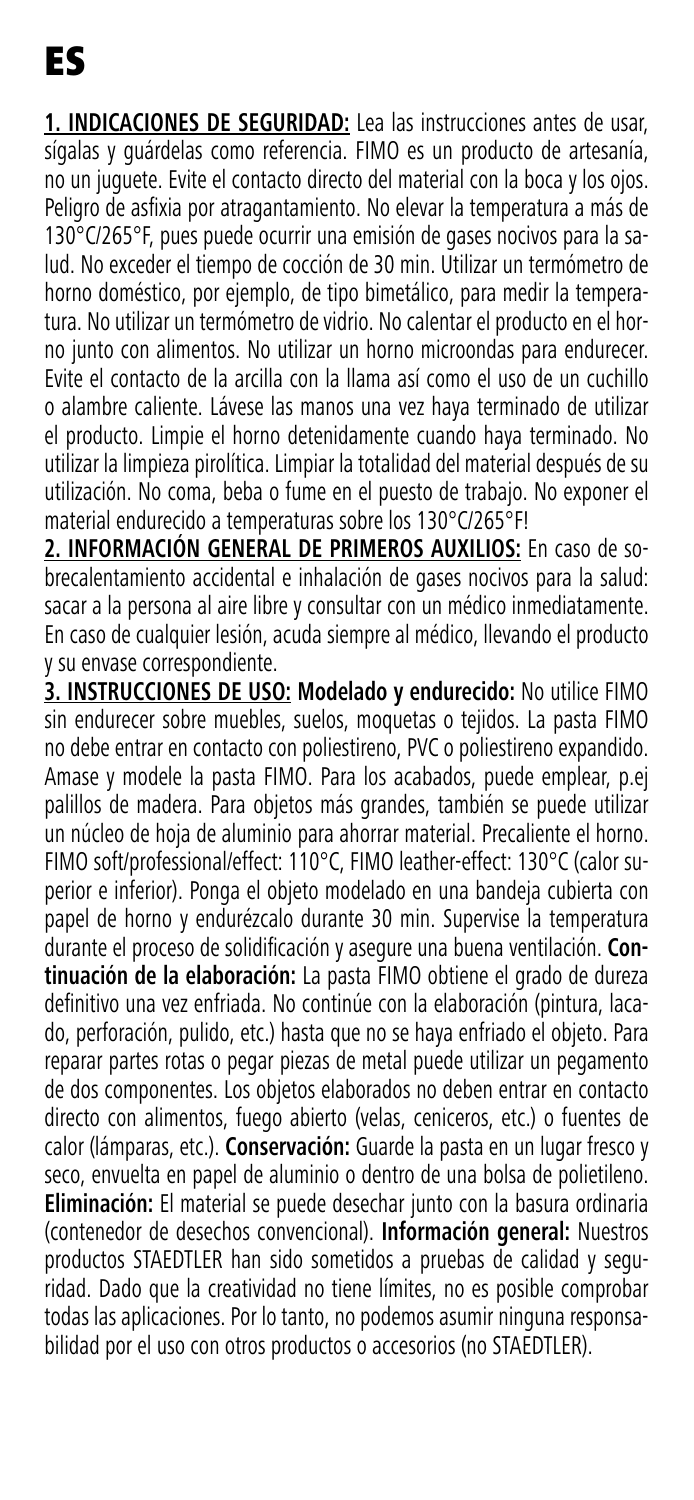**1. NORME PER LA SICUREZZA:** Leggere attentamente le istruzioni prima dell'uso. Seguirle passo a passo e fare riferimento solo a esse. Il prodotto FIMO è un materiale per creare e non un giocattolo. Evitare il contatto diretto con la bocca o con gli occhi con il materiale. È presente il pericolo di soffocamento provocato dall'eventuale ingestione di piccoli componenti realizzati con FIMO. Non superare una temperatura di cottura di 130°C: potrebbero sprigionarsi gas dannosi. Non superare il tempo di indurimento di 30 min. Per misurare la temperatura, utilizzare un termometro per forni domestici, per esempio bimetallico. Non utilizzare un termometro di vetro. Non utilizzare il forno contemporaneamente per la cottura del FIMO e la cottura degli alimenti. Non indurire nel forno a microonde. Tenere lontano da fiamme libere oppure da coltelli/fili metallici caldi. Lavarsi le mani una volta completate le operazioni. Dopo l'indurimento pulire a fondo il forno. Non utilizzare la pulizia pirolitica. Onde evitare l'accidentale contaminzione si consiglia di pulire tutti gli attrezzi dopo l'uso e di non mangiare, bere o fumare nella postazione di lavoro. Non esporre il materiale indurito a una temperatura superiore a 130°C.

**2. INFORMAZIONI DI PRONTO SOCCORSO:** In caso di surriscaldamento accidentale e di inalazione di gas dannosi: portare la persona all'aria fresca e contattare immediatamente un medico. In caso di eventuali lesioni recarsi sempre dal medico e portare anche il prodotto e la confezione.

**3. ISTRUZIONI PER L'USO: Modellare e indurire:** Non appoggiare FIMO non ancora indurito su mobili, pavimentazioni, moquette o stoffe. Evitare il contatto con polistirolo, PVC o Styropor. Modellare e formare la pasta FIMO. Per la preparazione sono particolarmente adatti, ad esempio, dei legni di modellatura. Per gli oggetti più grandi, consigliamo di usare anche un nucleo in pellicola d'alluminio per risparmiare materiale. Preriscaldare il forno. FIMO soft/professional/effect: 110°C, FIMO leather-effect: 130°C (calore superiore/inferiore). Disporre l'oggetto modellato su una teglia rivestita con carta da forno e polimerizzare per 30 minuti. Controllare la temperatura durante il processo d'indurimento e provvedere a una buona aerazione. **Lavorazione successiva:** Il grado finale d'indurimento è raggiunto a raffreddamento completato. Iniziare la lavorazione successiva (colorazione, verniciatura, foratura, lucidatura, ecc.) solo quando l'oggetto si è raffreddato. Le colle bicomponente sono adatte per l'incollaggio dei pezzi rotti e per il raccordo di componenti in metallo. Non mettere gli oggetti prodotti a diretto contatto con gli alimenti, fiamme aperte (candele, portacenere, …) e sorgenti di calore (luci, ...). **Conservazione:** Conservare FIMO in una pellicola d'alluminio o sacchetti in PE in ambienti freschi ed asciutti. **Smaltimento dei rifiuti:** Il materiale può essere smaltito insieme ai rifiuti normali (bidone per rifiuti non riciclabili). **Informazioni generali:** I nostri prodotti STAEDTLER sono testati per qualità e sicurezza. Dal momento che notoriamente la creatività non ha limiti, per noi è impossibile provare qualsiasi tipo di applicazione. Pertanto non ci assumiamo alcuna responsabilità per l'utilizzo di altri prodotti o accessari (non STAEDTLER).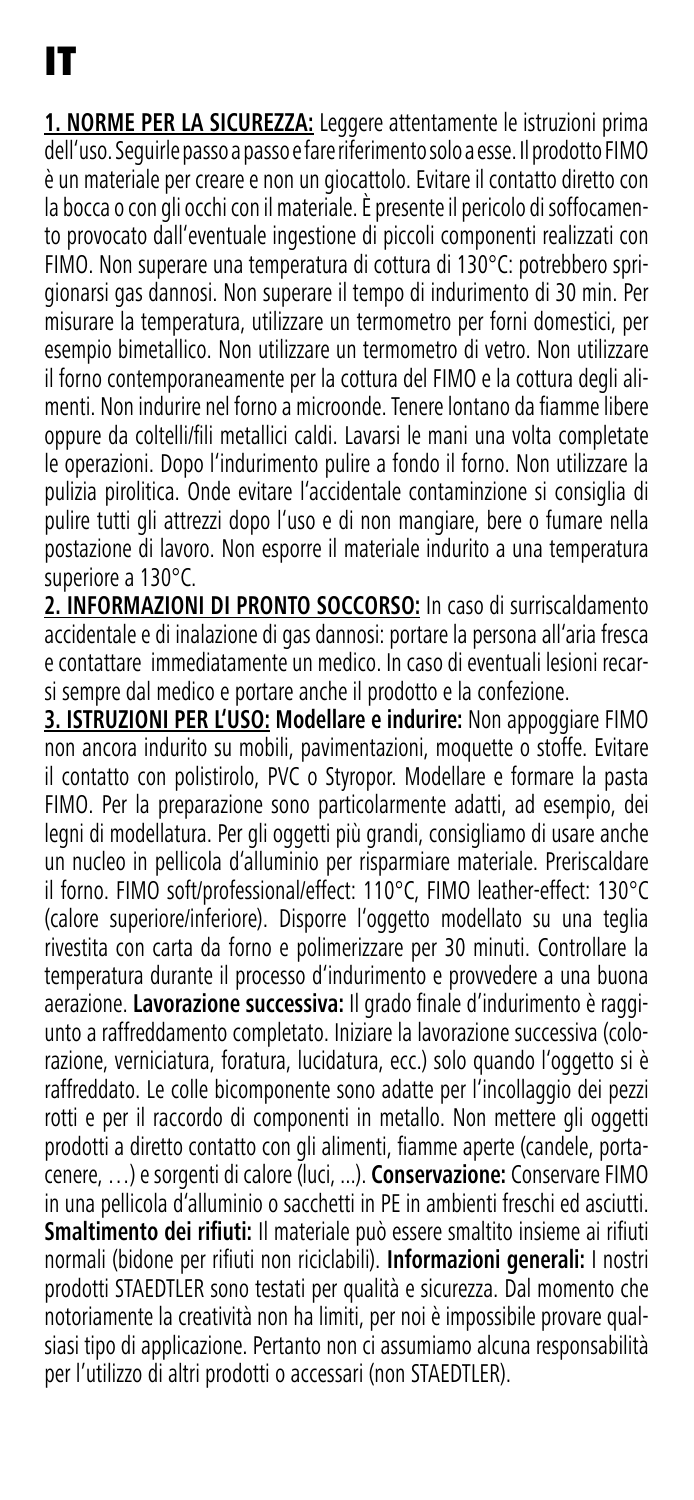**1. INSTRUÇÕES DE SEGURANÇA:** Ler as instruções antes da utilização, segui-las e guardá-las para referência. FIMO é um material criativo e não se trata de um brinquedo. Evite o contacto orais ou direto com os olhos do material. Perigo de asfixia devido a peças pequenas que podem ser engolidas. Não ultrapassar os 130°C, pois tal pode dar origem à emissão de gases prejudiciais para a saúde. Não demorar mais de 30 min. a efectuar a ozedura. Utilizar um termómetro para forno doméstico, por exemplo bimetálico, para medir a temperatura. Não utilizar um termómetro de vidro. Não cozer o material no forno em conjunto com géneros alimentares. Não endurecer no microondas. Não permitir o contacto com chamas ou lâminas/arames quentes. Lavar as mãos logo que terminem os trabalhos. Depois da cozedura, limpar muito bem o forno. Não utilizar uma limpeza pirolítica. Lavar todo o material após utilização. Não comer, beber ou fumar no local de trabalho. Não submeta o material endurecido a temperaturas superiores a 130°C!

**2. INFORMAÇÕES GERAIS DE PRIMEIROS SOCORROS:** Em caso de sobreaquecimento acidental e inalação de gases prejudiciais para a saúde: transportar a pessoa para um local arejado e solicitar ajuda médica de imediato. Em caso de qualquer tipo de lesão ou ferimento, consulte sempre um médico e mostre-lhe o produto e a embalagem do mesmo.

**3. MANUAL DE INSTRUÇÕES: Modelar e deixar endurecer:** Não aplicar pasta moldável FIMO ainda não endurecida em móveis, pavimentos, alcatifas ou tecidos. FIMO não deve entrar em contacto com poliestirol, PVC e poliestireno expansivo. Amassar e modelar FIMO. Para os trabalhos de precisão recomenda-se a utilização de, por ex., espátulas para modelagem. Em caso de objetos maiores, também se pode utilizar uma película de alumínio, para poupar material. Pré-aquecer o forno. FIMO soft/professional/ effect: 110°C, FIMO leather-effect: 130°C (calor superior / sob calor). Colocar o objeto modelado num tabuleiro de forno revestido com papel vegetal e endurecer no forno durante 30min. Verificar a temperatura durante o processo de cozedura e assegurar uma boa ventilação. **Transformação:** O grau de endurecimento final só é alcançado após o arrefecimento. Apenas iniciar a transformação (pintura, lacado, perfuração, polimento, etc.) quando o objeto tiver arrefecido. Para colar peças quebradas ou para combinar com outros materiais, recomenda-se a utilização de cola de 2 componentes. Os objetos produzidos não devem entrar em contacto direto com alimentos, fogo exposto (velas, cinzeiros etc.) nem fontes de calor, (lâmpadas, etc.). **Armazenamento:** Guardar a pasta moldável FIMO envolta em película de alumínio ou dentro de sacos PE em lugar fresco e seco. **Eliminação:** O material pode ser eliminado juntamente com o lixo doméstico (lixo orgânico). **Informações gerais:** Os nossos produtos STAEDTLER são testados relativamente à qualidade e segurança. Como a criatividade não tem limites, não é possível testarmos cada aplicação. Assim, não podemos assumir qualquer responsabilidade pela sua utilização com outros produtos ou acessórios (não STAEDTLER).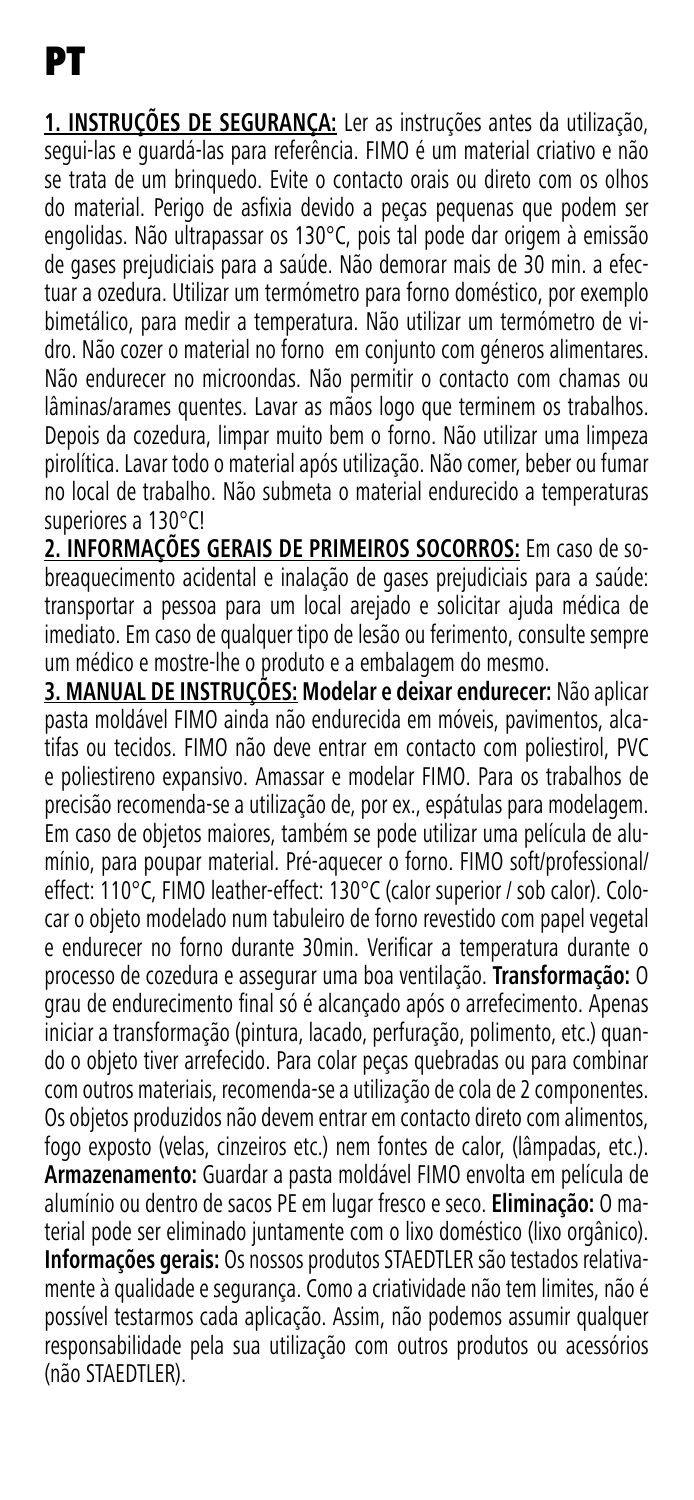**1. VEILIGHEIDSINFORMATIE:** Lees eerst de gebruiksaanwijzing en volg deze op. Bewaar deze om later te kunnen raadplegen. FIMO is een creatief materiaal en geen speelgoed. Gelieve mogelijk rechtstreeks oraal contact of oogcontact met het materiaal te vermijden. Verstikkingsgevaar door kleine onderdelen. Temperatuur van 130°C niet overschrijden, anders kunnen schadelijke gassen voor de gezondheid worden gevormd. Uithardingstijd van 30 min niet overschrijden. Gebruik een oventhermometer, bijvoorbeeld bimetaal, om de temperatuur te meten. Gebruik geen thermometer van glas. Niet gelijktijdig materiaal verhitten en voedsel in de oven bereiden. Niet in de magnetron harden. Niet in contact met open vlam of heet mes/ gloeiende draad brengen. Na het gebruik de handen wassen. Na het uitharden de oven grondig reinigen. Niet pyrolytisch reinigen. Maak alle uitrusting na gebruik schoon. Niet eten, drinken of roken op de werkplek. Gehard materiaal niet blootstellen aan een temperatuur boven 130°C!

**2. ALGEMENE EERSTE HULP INFORMATIE:** Bij oververhitting en inademing van schadelijke gassen voor de gezondheid: breng de persoon in de frisse lucht en raadpleeg onmiddellijk een arts. Bij alle verwondingen altijd naar een dokter gaan en zowel het product als de verpakking meenemen.

**3. GEBRUIKSAANWIJZING: Modelleren en harden:** Niet uitgeharde FI-MO niet op meubels, vloeren, tapijten of textiel leggen. FIMO mag niet in contact komen met polystyreen, PVC en piepschuim. FIMO kneden en vormen. Voor uitwerkingen zijn o.a. modelleerhoutjes geschikt. Bij grotere voorwerpen kan ook een kern van aluminiumfolie worden gebruikt om materiaal uit te sparen. De oven voorverwarmen. FIMO soft/professional/effect: 110°C, FIMO leather-effect: 130°C (boven-/onderwarmte). Plaats het gemodelleerde object op een met bakpapier bedekte bakplaat en bak het 30 min. in de oven. Tijdens het uithardingsproces de temperatuur controleren en zorgen voor goede ventilatie.**Verdere bewerking:** De uiteindelijke hardheid bereikt FIMO pas na het afkoelen. Met de verdere bewerking (beschilderen, vernissen, boren, polijsten etc.) pas beginnen als het object is afgekoeld. Voor het lijmen van afgebroken delen alsmede voor het verbinden met metalen onderdelen is een tweecomponentenlijm geschikt. Vervaardigde objecten niet in direct contact gebruiken met etenswaren, open vuur (kaarsen, asbakken, ...) en warmtebronnen (lampen, …). **Opslag:** FI-MO in aluminiumfolie of PE-zakjes koel en droog bewaren. **Verwijderen:**  Het materiaal kan met het gewone huisvuil worden meegegeven (restafval). **Algemene informatie:** Onze STAEDTLER-producten zijn getest op kwaliteit en veiligheid. Omdat creativiteit geen grenzen kent, is het voor ons niet mogelijk om elke toepassing te testen. Daarom kunnen wij geen aansprakelijkheid aanvaarden voor het gebruik met andere (niet-STAEDTLER) producten of accessoires.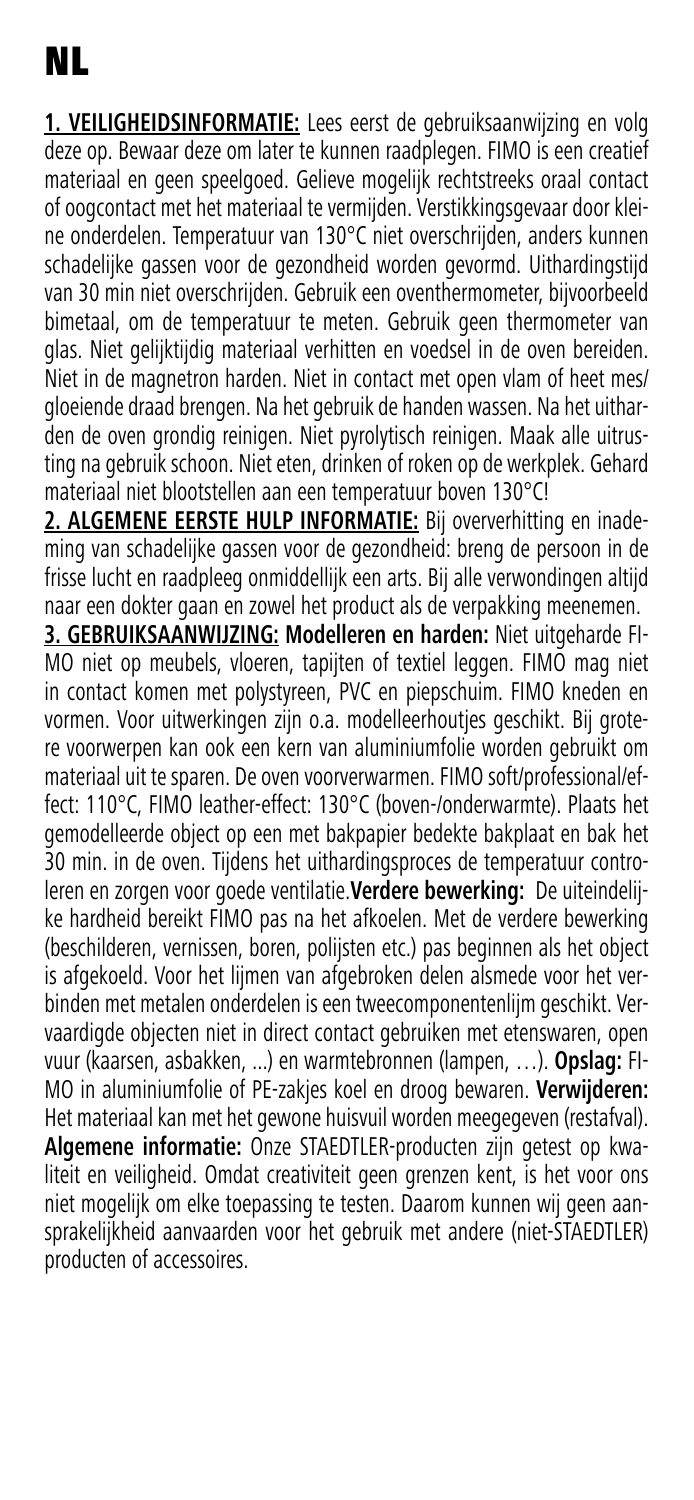**1. SÄKERHETSANVISNINGAR:** Läs instruktionerna före användning, följ dem och behåll dem som referens. FIMO är ett kreativmaterial och ingen leksak. Var vänlig undvika någon direkt muntlig eller öga kontakt med det materialet. Det finns kvävningsrisk på grund av små delar som går att svälja. Överskrid inte en temperatur av 130°C då hälsoskadliga ångor kan uppstå. Överskrid inte en härdningstid av 30 min. Använd en vanlig ugnstermometer, t ex bi-metall, för att mäta temperaturen. Använd inte en glastermometer. Ugnen får inte användas för uppvärmning av materialet samtidigt som det finns mat i ugnen. Härda inte i mikrovågsugn. Låt inte komma i kontakt med öppen flamma eller het kniv/ståltråd. Tvätta händerna efter utförda arbeten. Rengör ugnen grundligt efter härdningen. Får ej rengöras pyrolytiskt. Rengör all utrustning efter användningen. Ät, drick eller rök inte vid arbetsplatsen. Utsätt inte härdat material för temperaturer över 130°C! **2. ALLMÄNNA UPPLYSNINGAR OM FÖRSTA HJÄLPEN:** Vid oavsiktlig överhettning och inandning av hälsoskadliga gaser: För ut personen i friska luften och sök genast medicinsk hjälp. Vid alla skador uppsök alltid läkare och ta med produkkten samt förpackningen.

**3. BRUKSANVISNING: Modellering och härdning:** Låt inte ohärdat FIMO hamna på möbler, golv, mattor eller tyger. FIMO får inte komma i beröring med polystyrol, PVC eller styropor. Knåda och forma FIMO. För utformningar lämpar sig t.ex. modelleringsträ. Vid större objekt kan även en kärna av aluminiumfolie användas för att spara material. Forvarm ungen. FIMO soft/professional/effect: 110°C, FIMO leather-effect: 130°C (över-/ undervärme). Lägg det modellerade föremålet på ett bakplåt täckt med bakpapper och härda i ungen i 30 min. Kontrollera temperaturen under härdningsprocessen och sörj för god ventilation. **Vidarebearbetning:** Den slutgiltiga härdningsgraden uppnår FIMO först efter avsvalningen. Börja först med vidarebearbetning (målning, lackering, borrning, polering, osv.) när objektet kallnat. För limning av avbrutna delar liksom till förbindningar med metalldelar är ett 2-komponentslim lämpligt. Använd inte tillverkade objekt i direkt kontakt med livsmedel, öppen eld (ljus, askfat...) och värmekällor (ljus…). **Förvaring:** Förvara FIMO kallt och torrt i alufolie eller polyetylenpåsar. **Återvinning:** Materialet kan lämnas till den vanliga avfallshanteringen (restavfall). **Allmän Information:** Våra STAEDTLER produkter testas för kvalitet och säkerhet. Eftersom kreativitet, som bekant, saknar gränser, är det inte möjligt för oss att testa varje användningsmöjlighet. Därför kan vi inte påta oss något ansvar för användningen med andra (icke-STAEDTLER) produkter eller tillbehör.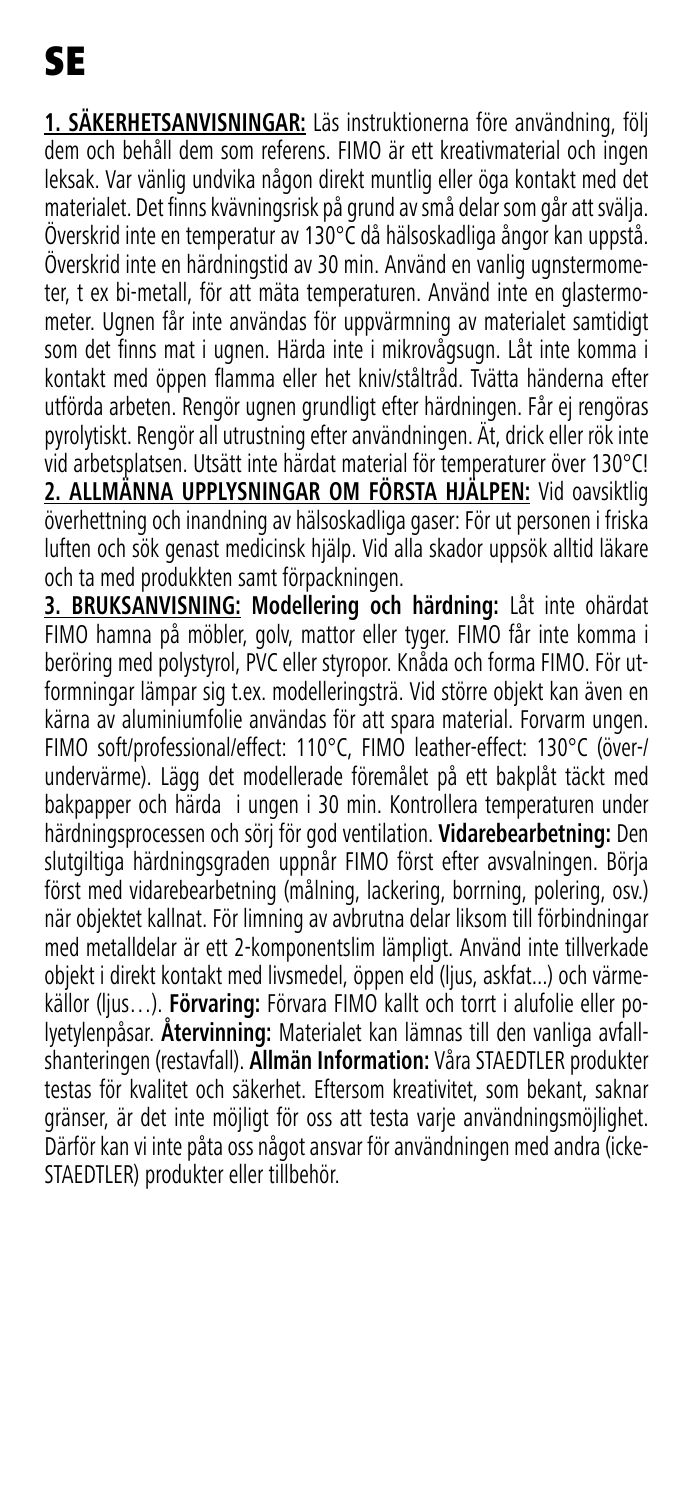**1. SIKKERHEDSHENVISNING:** Læs anvisningerne før brug, følg dem, og opbevar dem til fremtidig brug. FIMO er beregnet til kreativt arbejde og er ikke legetøj. Undgå enhver direkte mund- eller øjenkontakt med materialet. Der er kvælningsfare i tilfælde af slugning af smådele. Temperaturen må ikke være over 130°C, da der ellers kan opstår sundhedsfarlige gasarter. Må ikke hærde i mere end 30 min. Mål temperaturen med et almindeligt ovntermometer, fx bimetal. Brug ikke et glastermometer. Opvarm ikke materialet samtidig med tilberedning af mad i samme ovn. Må ikke hærdes i mikrobølgeovn. Må ikke komme i kontakt med åben ild eller en varm kniv/tråd. Vask hænder efter udførelse af arbejdet. Efter hærdningen gøres ovnen grundigt rent. Anvend ikke pyrolystisk rengøring. Rengør alt udstyr efter brug. Der må ikke spises, drikkes eller ryges i arbejsområdet. Hærdet materiale må ikke udsættes for temperaturer over 130°C!

**2. INFORMATION OM FØRSTEHJÆLP:** Ved overophedning og indånding af sundhedsskadelige gasarter ved et uheld: Bring personen ud i frisk luft og søg omgående læge. Opsøg altid læge ved skader, og forevis produktet samt emballagen.

**3. BRUGSANVISNING: Modellere og hærde:** Uhærdet FIMO må ikke komme på møbler, gulve, tæpper eller stoffer. FIMO må ikke komme i berøring med polystyrol, PVC og styropor. FIMO, ælte og forme. Til udarbejdelse egner f.eks. Modellertræ sig godt. Ved større emner, kan der anvendes en kerne af alu-folie, for at spare materiale. Foropvarm ovnen. FIMO soft/ professional/effect: 110°C, FIMO leather-effect: 130°C (over- og undervarme). Læg den modellerede genstand på en plade beklædt med bagepapir, og lad den hærde 30 min. i ovnen. Kontroller temperaturen under hærdeprocessen, og sørg for god udluftning. **Videreforarbejdning:** Den endelige hærdeningsgrad opnår FIMO først efterafkøling. Videreforarbejdningen (bemaling, lakering, gennemboring, polering etc.) må først påegyndes, når emnet er afkølet. Til at lime en afbrækket del fast, samt forbinding med metaldele, er en 2-komponent lim velegnet. Fremstillede emner må ikke komme i direkte kontakt med levnedsmidler og må ikke anvendes i nærheden af åben ild (stearinlys, askebægre) og varmekilder (lamper). **Opbevaring:** FIMO opbevares køligt og tørt og pakket ind i alufolie eller i en PE pose. **Afskaffelse:** Material kan bortskaffes med det normale affald (skraldespand). **Generelle oplysninger:** Vores STAEDTLER-produkter bliver testet for kvalitet og sikkerhed. Da kreativitet som bekendt ikke har nogen grænser, er det ikke muligt for os at teste alle anvendelsesmuligheder. Derfor kan vi ikke påtage os noget ansvar for brug sammen med andre produkter eller tilbehør (ikke fra STAEDTLER).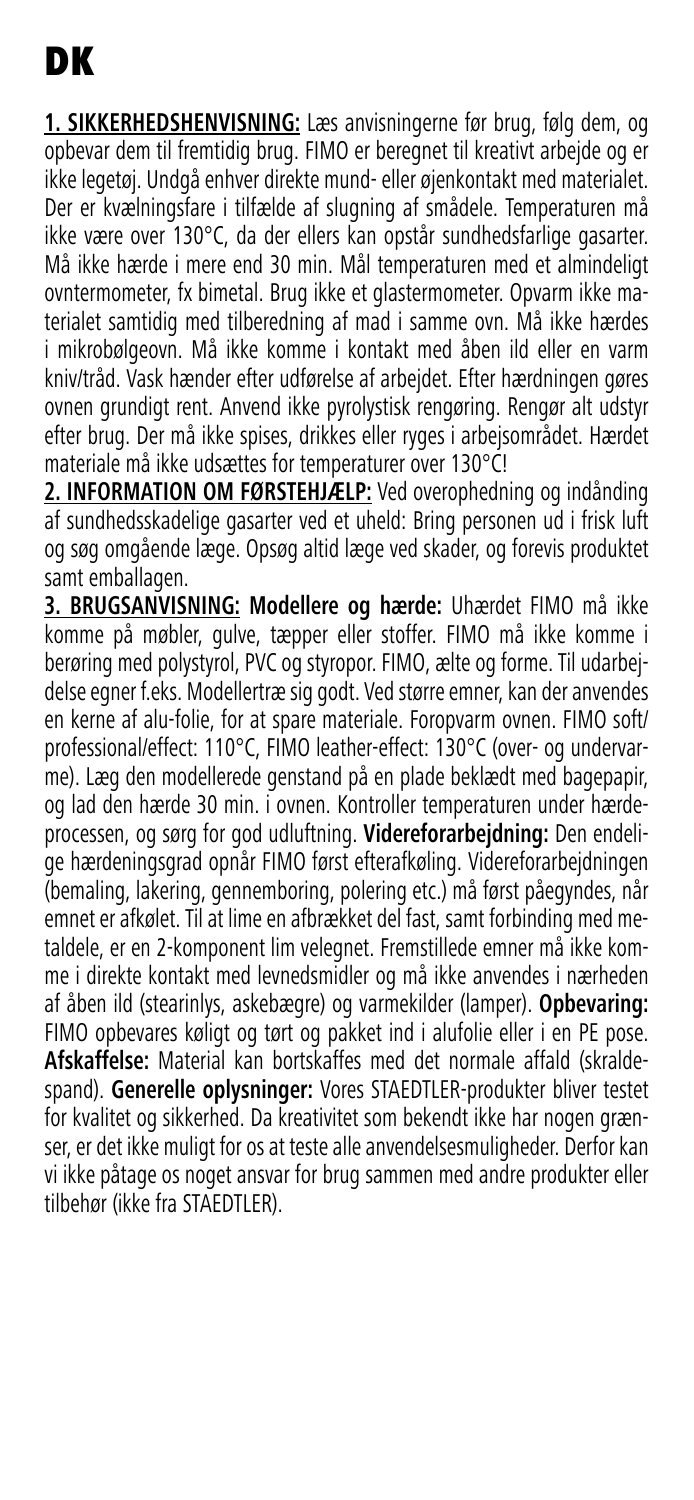**1. SIKKERHETSREGLER:** Les bruksanvisningene før bruk, følg dem og ta vare på dem. FIMO er et materiale tiltenkt kreativt arbeid og er ikke et leketøy. Vær så snill unngå enhver direkte oral eller øye kontakt med den materiell. Fare for kvelning pga. smådeler. Temperaturen skal ikke overstige 130°C, fordi helseskadelige gasser kan dannes. Herdetid skal ikke overstige 30 min. Bruk et steketermometer, for eksempel av bimetall, for å måle temperaturen. Bruk ikke glasstermometer. Ikke bruk en komfyr til å varme opp materialet og til å lage mat samtidig. Må ikke herdes i mikrobølgeovn. Må ikke komme i kontakt med åpen ild eller en varm kniv/tråd. Vask hendene når aktiviteten er avsluttet. Rengjør ovn grundig etter herding. Ikke bruk pyrolytisk rengjøring. Rengjør alt utstyr etter bruk. Ikke spis, drikk eller røyk på aktivitetsområdet. Herdet material må ikke utsettes for temperaturer over 130°C!

**2. FØRSTEHJELP:** Ved overoppheting og inhalering av helseskadelige gasser: Bring vedkommende ut i frisk luft og kontakt lege omgående. Ved alle skader må du oppsøke lege, og ta med deg produktet og emballasjen.

**3. BRUKERVEILEDNING: Forming og herding:** Ikke ta med uherded FIMO på møbler, gulv, tepper og tekstiler. FIMO må ikke komme i kontakt med polystyrol, PVC eller styropor. Kna og form FIMO. Du kan for eksempel bruke formingspinner i tre for bearbeiding. For større objekter, kan en kjerne av aluminiumsfolie brukes for å spare materiale. Forvarm ovnen. FIMO soft/professional/effect: 110°C, FIMO leather-effect: 130°C (topp- / bunnvarme). Legg den modellerte gjenstanden på en plate med bakepapir, og la den herdes i ovnen i 30 min. Kontroller temperaturen under herdeprosessen og sørg for god ventilasjon. **Processing:** FIMO er først ferdig herdet etter avkjøling. Med videre behandling (maling, lakkering, boring, polering, osv.) begynnes bare når objektet er avkjølt. Bruk et to-komponentlim til å reparere brukne deler eller for å feste til metalldeler. Ikke bruk produserte elementer direkte relatert til mat, drikke / oppvask og åpen ild (stearinlys, askebeger). **Lagring:** Oppbevar FIMO tørr og kjølig i aluminimumsfolie eller PE-poser. **Kassering:** Material kan kastes sammen med normalavfall (restavfall). **Generelle opplysninger:** Våre STAEDTLER produkter blir testet for kvalitet og sikkerhet. Siden kreativitet ikke kjenner noen grenser, er det ikke mulig for oss å teste ethvert tilfelle av bruk. Derfor kan vi ikke påta oss noe ansvar for bruk sammen med andre produkter (som ikke stammer fra STAEDTLER) eller tilbehør.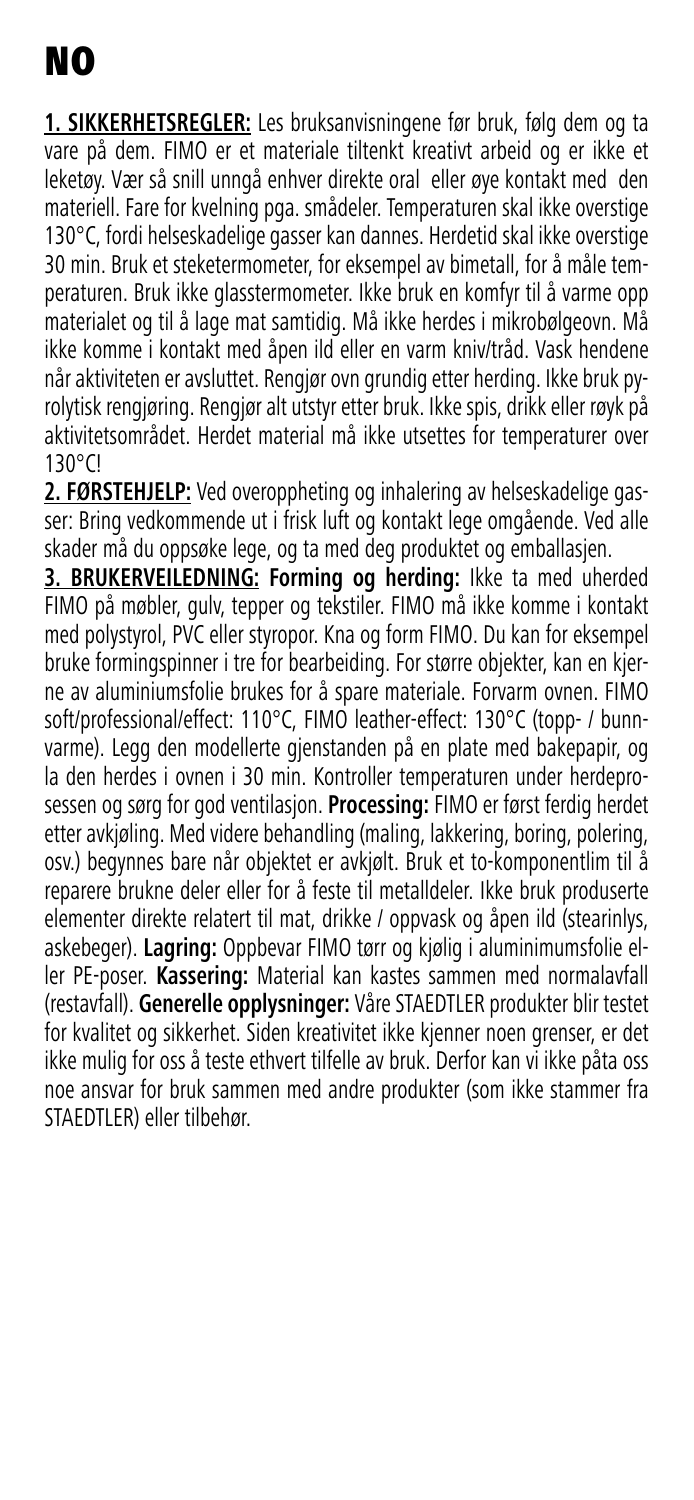**1. TURVALLISUUSVIITTAUKSET:** Lue käyttöohjeet ennen käyttöä ja noudata niitä. Säilytä ohjeet vastaisuuden varalle. FIMO on askartelumateriaali, ei lelu. Vältä materiaalin suoraa kosketusta suuhun tai silmiin. Tukehtumisvaara, sisältää pieniä osia. Älä ylitä 130°C lämpötilaa, koska silloin voi muodostua terveydelle haitallisia kaasuja. Älä ylitä 30 min kovettumisaikaa. Käytä lämpötilan mittaamiseen kotitalouskäyttöön tarkoitettua uunilämpömittaria, esim. kaksimetallimittaria. Älä käytä lasilämpömittaria. Älä käytä uunia samanaikaisesti aineen kuumentamiseen ja ruoan valmistukseen. Älä koveta mikroaaltouunissa. Ei saa joutua kosketuksiin avotulen tai kuuman veitsen/langan kanssa. Pese kädet työskentelyn päätyttyä. Puhdista uuni huolellisesti kovettamisen jälkeen. Ei saa puhdistaa pyrolyyttisesti. Puhdista kaikki välineet käytön jälkeen. Älä syö, juo tai tupakoi työskentelyalueella. Älä altista kovettunutta materiaalia yli 130°C n lämpötilalle!

**2. YLEISTÄ ENSIAPUTIETOA:** Mikäli tapahtuu ylikuumeneminen ja hengitetään terveydelle haitallisia kaasuja: Siirrä potilas raittiiseen ilmaan ja ota välittömästi yhteyttä lääkäriin. Kaikenlaisissa loukkaantumisissa käänny aina lääkärin puoleen ja ota tuote mukaan pakkauksen kanssa.

**3. KÄYTTÖOHJEET: Muovailu ja kovetus:** Älä päästä FIMO-massaa huonekaluille, lattioille, kokolattiamatoille tai kankaille. Vältä kontaktia polystyreenin, polyvinyylikloridin tai styroksin kanssa. FIMO muovaillaan ja muotoillaan. Työstämiseen soveltuvat esim. muotoilupuut. Suurempien kohteiden, leveästä voidaan säästää materiaalia. Esilämmitä uuni. FIMO soft/professional/effect: 110°C, FIMO leather-effect: 130°C (lämpötilaan ylä-/alalämmöllä). Aseta muotoiltu hahmo leivinpaperilla vuoratulle pellille ja koveta uunissa 30 min. Tarkasta lämpötila kovetuksen aikana ja huolehdi riittävästä ilmanvaihdosta. **Processing:** FIMO saavuttaa lopullisen kovuusasteen vasta kylmenemisen jälkeen. Jatkoprosessointiin (maalattu, lakattu, poraus, kiillotus jne.) alkaa vasta, kun esine on jäähtynyt. 2-komponenttiliima sopii erillisten osien liimaamiseen sekä metalliosien yhdistämiseen. Älä käytä valmistettuja tuotteita suorassa kontaktissa elintarvikkeiden, avotulen (kynttilät, tuhkakupit ym.) ja lämmönlähteiden (lamput ym.) kanssa. **Säilytys:** Säilytä FIMO-massa viileässä ja kuivassa paikassa alumiinifoliossa tai PE-pussissa. **Puhtaanapito:** Materiaali voidaan hävittää tavallisen jätteen joukossa (jäteastiassa). **Yleisiä tietoja:** STAEDTLER-tuotteemme testataan laadun ja turvallisuuden varmistamiseksi. Koska luovuus ei tunne rajoja, emme voi testata jokaista sovellusta. Siksi emme voi ottaa mitään vastuuta muiden (ei STAEDTLERin) tuotteiden tai lisävarusteiden käytöstä.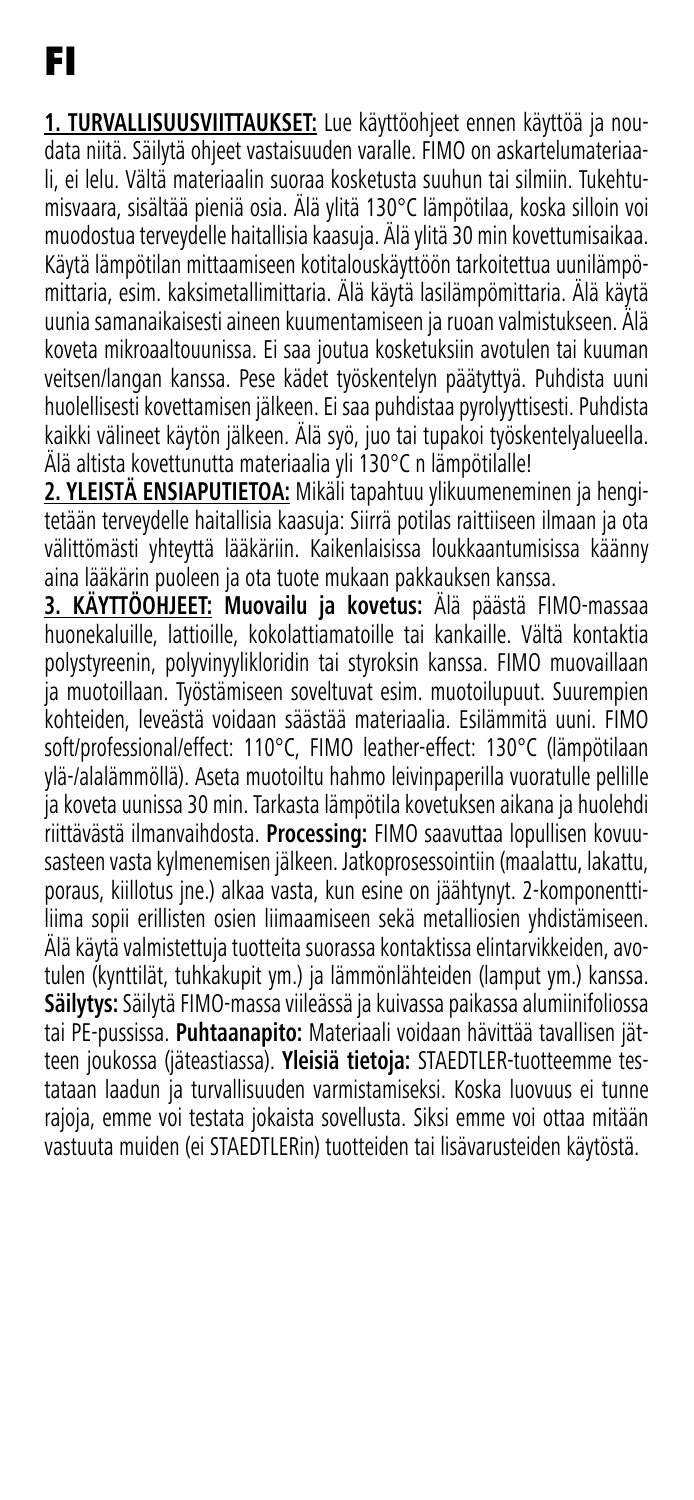**1. OHUTUSJUHISED:** Enne kasutamist loe läbi juhendid, järgi neid ja hoia alles teabe hankimiseks. FIMO on käsitöömaterjal, mitte mänguasi. Palun vältige otsest suu või silmade kontakti materjaliga. Lämbumisoht väikeste detailide allaneelamise tõttu. Ära ületa temperatuuri 130°C, võivad tekkida kahjulikud gaasid. Ära ületa 30-minutilist kõvendamise aega. Temperatuuri mõõtmiseks kasuta kodust ahjutermomeetrit, nt. bimetall-termomeetrit. Ära kasuta klaastermomeetrit. Ahju ei tohi üheaaegselt kasutada aine kuumutamiseks ja toiduainete valmistamiseks. Ära kasuta mikrolaineahju. Ära lase kokku puutuda lahtise leegi ega kuuma noa või traadiga. Peske käed pärast töö lõpetamist. Pärast kuivatamist puhastage ahi hoolikalt. Mitte kasutada pürolüütilist puhastust. Puhasta pärast kasutamist kõik vahendid. Ärge sööge, jooge ega suitsetage töökohal. Kuivanud osad ei talu kõrgemat temperatuuri kui 130°C!

**2. ESMAABIINFO:** Ülekuumutamise ja mürgiste gaaside sisse-hingamise korral tuleb kannatanu värske õhu kätte viia ja viivitamatult arstiabi leida. Igasuguste vigastuste korral pöörduge alati arsti poole ning võtke kaasa nii toode kui pakend.

**3. KASUTUSJUHEND: Modelleerimine ja kuivatamine:** Ärge pange kuivatamata FIMOt mööbli, põranda, vaiba ega riidematerjali peale. FIMO ei tohi kokku puutuda polüstüreeni, polüvinüülkloriidi ega stürovahuga. Modelleeri ja vormi FIMO. Võid kasutada modelleerimisvardaid väikeste detailide loomiseks ja viimistlemiseks. Suuremate esemete puhul võib materjali säästmiseks kasutada ka fooliumist täidist. Eelsoojendage ahi. FIMO soft/professional/effect: 110°C, FIMO leather-effect: 130°C (ülemise + alumise kuumutusega). Pange valmis ese küpsetuspaberiga kaetud ahjuplaadile ja laske sellel 30 minutit ahjus kõvastuda. Kontrollige kuivatamise käigus temperatuuri ning tagage korralik õhutus. **Töötlemine:** FIMO on täielikult kuiv alles siis, kui see on jahtunud toatemperatuurini. Töötlemist (värvimist, lakkimist, puurimist, poleerimist jne) alusta alles siis, kui ese on jahtunud. Kasutage epoksüliimi purunenud osade parandamiseks ning FIMO ühendamiseks metallesemetega. Ärge kasutage valmistatud esemeid otseses kokkupuutes toiduainete, lahtise tule (küünal, tuhatoos jms) ja soojusallikatega (valgustid jms). **Säilitamine:** Säilitage FIMO fooliumis või kilekottides jahedas kohas. **Hävitamine:** Materjali võib kokku koguda ja utiliseerida koos olmejäätmetega (jäätmekonteiner). **Üldine teave:** Meie STAEDLERi toodete kvaliteeti ja ohutust testitakse. Kuna loomingulisusel pole teatavasti piire, pole meil võimalik igat kasutusjuhtumit testida. Seetõttu ei saa me võtta vastutust toote kasutamise eest koos teiste (mitte STAEDLERi) toodete või tarvikutega.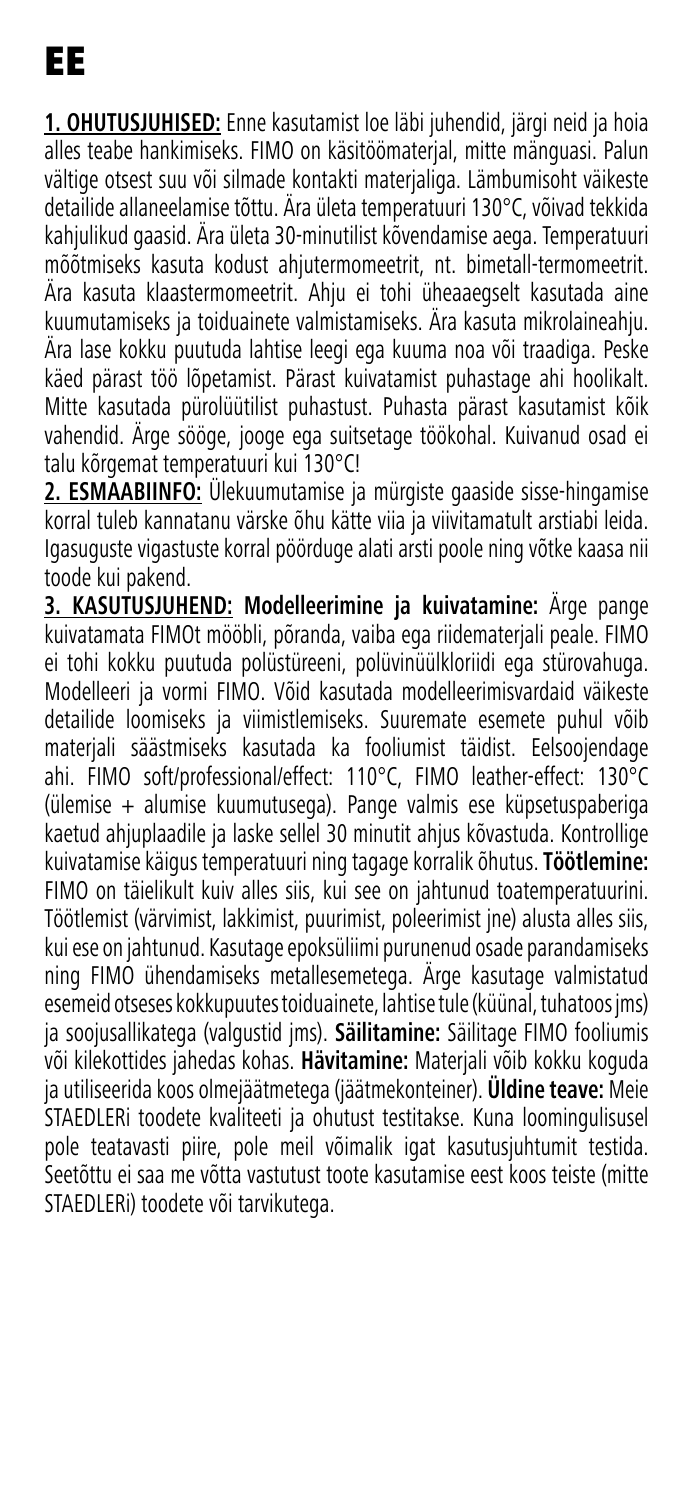**1. BEZPEČNOSTNÍ POKYNY:** Před použitím si přečtete návod, dodržujte jej a uschovejte jej pro pozdější potřebu. FIMO je materiál pro kreativní tvorbu a ne hračka. Vyhněte se prosím jakémukoli přímému ústnímu či očnímu kontaktu s materiálem. Hrozí riziko udušení způsobené drobnými díly, které lze spolknout. Nepřekračujte teplotu 130°C, neboť se mohou uvolňovat zdraví škodlivé plyny. Nepřekračujte dobu vytvrzování 30 min. Pro měření teploty používejte termostat kuchyňské trouby, např. bimetal. Nepoužívejte skleněný teploměr. Nezahřívejte materiál v kuchyňské troubě současně s jídlem. Nevytvrzujte v mikrovlnce. Vyhněte se kontaktu s otevřeným plamenem nebo horkým nožem/drátem. Po ukončení činnosti si umyjte ruce. Po vytvrzení pečlivě vyčistěte troubu. Nepoužívat pyrolytické čištění. Po použití veškeré vybavení očistěte. V prostoru, ve kterém se činnost provádí nejezte, nepijte a nekuřte. Tvrzený materiál nevystavujte teplotám vyšším než 130°C!

**2. VŠEOBECNÉ INFORMACE PRO PRVNÍ POMOC:** Při náhodném přehřátí a vdechnutí zdraví škodlivých plynů: Vyveďte postiženého na čerstvý vzduch a vyhledejte lékařskou pomoc. Při všech zraněních musíte vždy zajít k lékaři a vzít sebou produkt a také obal.

**3. NÁVOD K POUŽITÍ: Modelování a tvrzení:** Neztvrdnutý materiál nepokládejte na nábytek, podlahy, koberce ani látky. FIMO nesmí přijít do styku s polystyrenem, PVC a pěnovým polystyrénem. FIMO prohníst a vytvarovat. Pro vypracování jsou vhodné např. dřevěné modelovací špachtle. V případě větších objektů je možné použít i jádro z hliníkové fólie, aby se ušetřil materiál. Předehřejte troubu. FIMO soft/professional/effect: 110°C, FIMO leather-effect: 130°C (horním/spodním ohřevu). Modelovaný předmět dejte na plech vyložený pečicím papírem a nechejte jej v troubě po dobu 30 min vytvrdnout. Kontrolujte teplotu během tvrdnutí a zajistěte dobré větrání. **Další zpracování:** Konečný stupeň tvrdosti získává FIMO až po ochlazení. S dalším zpracováním (malování, lakování, vrtání, leštění atd.) začněte, až když objekt vychladne. Pro lepení odlomených částí a ke spojování s kovovými díly je vhodné 2-složkové lepidlo. Vyrobené objekty nepoužívejte v přímé souvislosti s potravinami, nápoji / nádobím a otevřeným ohněm (svíčka, popelník). **Skladování:** Hmotu skladovat v aluminiové fólii nebo PE sáčcích při pokojové teplotě. **Likvidace:** Materiál se může likvidovat s běžným odpadem (kontejner na odpadky). **Všeobecné informace:** Naše produkty STAEDTLER jsou testovány z hlediska kvality a bezpečnosti. Jak je všeobecně známo, kreativita nezná hranic, takže není možné testovat každý případ použití. Nemůžeme proto ručit za použití tohoto produktu ve spojení s jinými produkty, resp. příslušenstvím jiným než STAEDTLER.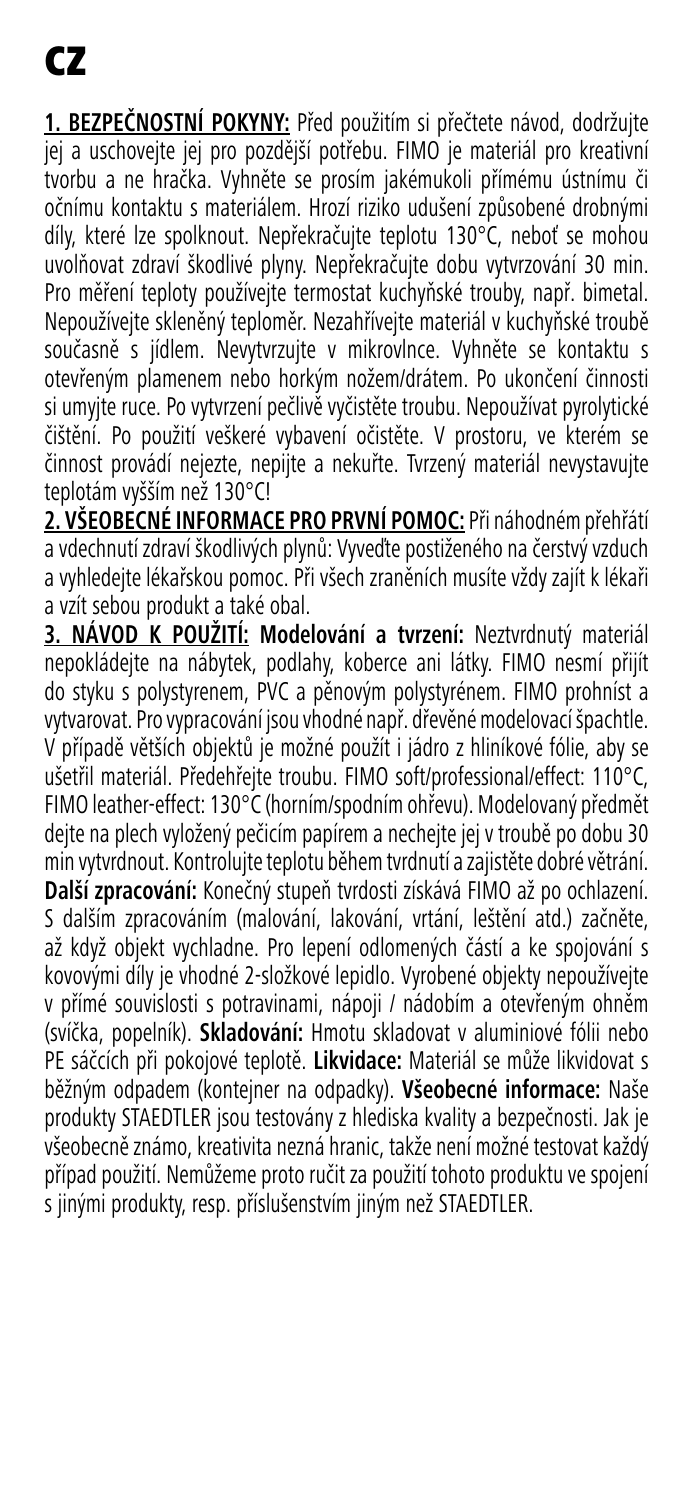**1. УКАЗАНИЯ ПО ТЕХНИКЕ БЕЗОПАСНОСТИ:** Перед применением прочитать инструкцию, следовать ей и держать ее под рукой. FIMO - товар для хобби и творчества, не относится к группе игрушек. Не брать материал в рот и не подносить к глазам. Существует риск удушья посредством проглатывания мелких деталей. Не превышать температуру в 130°C, так как в противном случае могут образовываться вредные для здоровья газы. Не превышать время отвердевания в 30 мин. Для измерения и проверки температуры использовать термометр духовки (например, биметаллический). Не использовать стеклянный термометр. Не разрешается использовать духовку одновременно для нагрева материала и приготовления продуктов питания. Не производить отвердевание в микроволновой печи. Не допускать контакта с открытым пламенем или горячим ножом/проволокой. Помыть руки после окончания работы. После отвердевания тщательно почистить духовку. Не применять пиролитическую чистку. Очистить все инструменты после использования. На месте работы не принимать пищу, не пить и не курить. Затвердевший материал не подвергать воздействию температур выше 130°C!

**2. ОБЩАЯ ИНФОРМАЦИЯ ПО МЕРАМ ПЕРВОЙ ПОМОЩИ:** В случае перегрева по недосмотру и вдыхания вредных для здоровья газов: переместить пострадавшего на свежий воздух и срочно обратиться за медицинской помощью. В случае возникновения травм обязательно обратитесь к врачу, взяв с собой продукт и упаковку.

**3. ИНСТРУКЦИЯ ПО ПРИМЕНЕНИЮ: Моделирование и отверждение:**  Не класть неотвержденный FIMO на мебель, пол, ковровое покрытие или ткань. Не допускать контакта FIMO с полистиролом, ПВХ и стиропором. FIMO размять и придать форму. Для формования подходят, например, палочки для моделирования. В случае крупных объектов можно для экономии материала использовать сердечник из алюминиевой фольги. Предварительно нагрейте духовку. FIMO soft/professional/effect: 110°C, FIMO leather-effect: 130°C (верхнего и нижнего нагрева нагрейте духовку). Смоделлированный предмет уложите на покрытый бумагой для выпечки лист и оставьте в духовке для отвердевания на 30 минут. Контролировать температуру во время процесса отвердевания и обеспечить хорошую вентиляцию. **Дальнейшая обработка:** Окончательную твердость FIMO приобретает только после охлаждения. Дальнейшую обработку (раскрашивание, нанесение лака, сверление, полирование и т. д.) начинать только, когда объект охладился. Для приклеивания отломавшихся частей, а также для соединения с металлическими предметами подходит 2-компонентный клей. Не использовать изготовленные объекты в прямой связи с продуктами питания, открытым пламенем (свечи, пепельницы) и источниками тепла (светильники и т.д.). **Хранение:** Хранить FIMO в алюминиевой фольге или полиэтиленовом пакете при комнатной температуре. **Утилизация:** Материал можно утилизировать с обычными отходами (контейнер для остаточного мусора). **Общая информация:** Все продукты компании STAEDTLER проходят тщательную проверку качества и безопасности. Как известно, у творчества нет границ. Поэтому мы не в состоянии протестировать продукты для всех возможных способов применения. Следовательно, мы не можем нести ответственность за использование наших продуктов вместе с другими (произведенными не компанией STAEDTLER) продуктами и принадлежностями.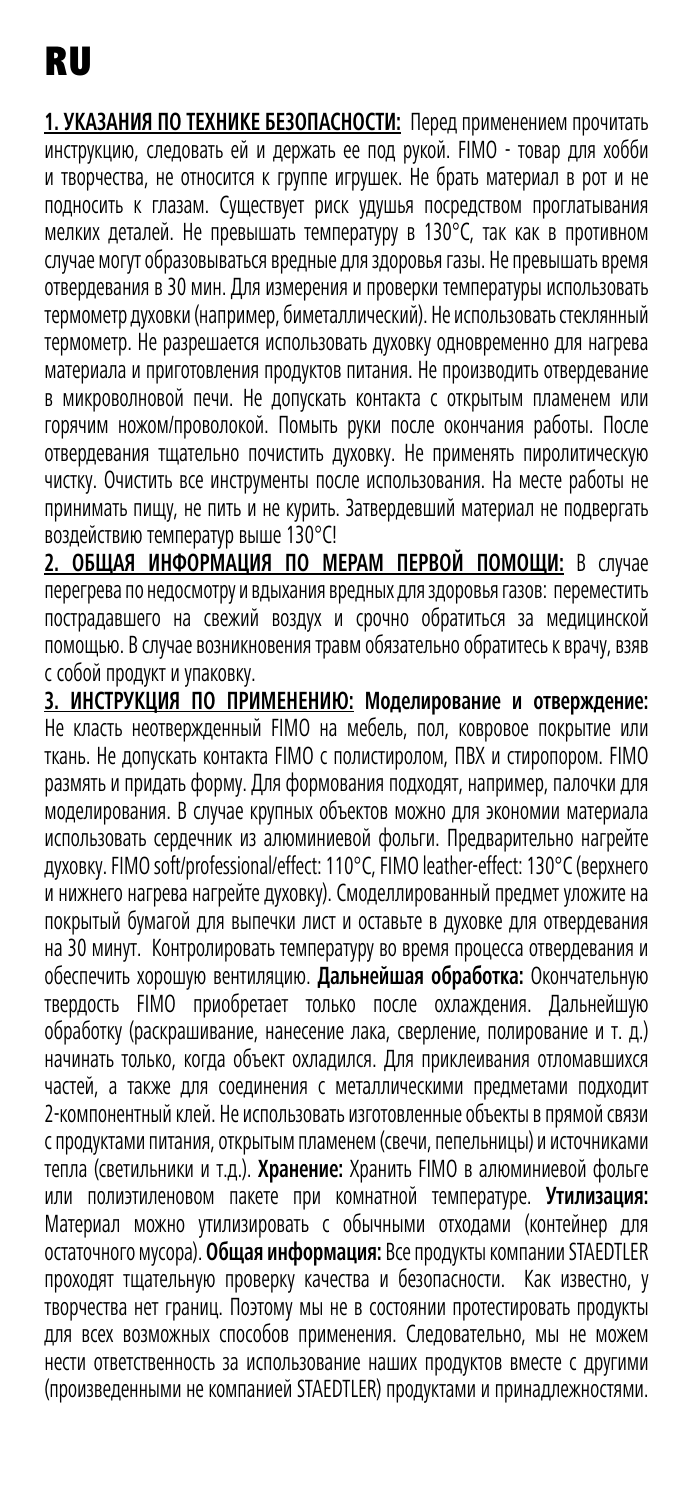**1. ΥΠΟΔΕΙΞΕΙΣ ΑΣΦΑΛΕΙΑΣ:** Διαβάστε τις οδηγίες πριν από τη χρήση, ακολουθήστε τις και κρατήστε τις για μελλοντική χρήση. Το FIMO είναι υλικό δημιουργικής απασχόλησης, δεν είναι παιχνίδι. Παρακλείστε αποφευχθεί κάθε άμεση στόματος ή το μάτι επαφή με υλικού. Υπάρχει κίνδυνος πνιγμού λόγω καταπινόμενων Μικρών τεμαχίων. Μην θερµαίνεται σε θερµοκρασία άνω των 130°C, µπορεί να παραχθούν επιβλαβή για την υγεία αέρια. Μην υπερβαίνετε το χρόνο ψησίματος των 30 λεπτών. Χρησιμοποιείτε θερμόμετρο φούρνου οικιακής χρήσης, π.χ. διμεταλλικό, για τη μέτρηση της θερμοκρασίας. Μην χρησιμοποιείτε γυάλινο θερμόμετρο. Μην θερμαίνετε υλικό και φαγητό στο φούρνο ταυτόχρονα. Η σκλήρυνση να μη γίνεται στο φούρνο µικροκυµάτων. Να μην έρχεται σε επαφή με αναμμένη φλόγα, ή καυτό μετρητή/σύρμα. Πλύνετε τα χέρια μετά την εκτέλεση των εργασιών. Καθαρίζετε όλο τον εξοπλισμό μετά τη χρήση. Μην τρώτε, μην πίνετε και μην καπνίζετε στη θέση εργασίας. Το υλικό που έχει υποστεί σκλήρυνση να μην εκτίθεται σε θερμοκρασίες άνω των 130°C! **2. ΓΕΝΙΚΕΣ ΠΛΗΡΟΦΟΡΙΕΣ ΠΡΩΤΩΝ ΒΟΗΘΕΙΩΝ:** Σε περίπτωση υπερθέρµανσης και εισπνοής επιβλαβών για την υγεία αερίων: Βγάλτε τον παθόντα στον καθαρό αέρα και καλέστε αµέσως ιατρική βοήθεια. Σε οποιαδήποτε περίπτωση τραυματισμών πηγαίνετε πάντα στον γιατρό έχοντας μαζί σας το προϊόν όπως και τη συσκευασία. **3. ΟΔΗΓΙΕΣ ΧΡΗΣΗΣ: Κατεργασία και σκλήρυνση:** Μην τοποθετείτε το προϊόν πάνω σε έπιπλα, δάπεδα, μοκέτες ή υφάσματα προτού σκληρύνει. Το FIMO δεν πρέπει να έρχεται σε επαφή με πολυστυρόλη, πολυβινυλοχλωρίδιο και φελιζόλ. Μαλάσσετε και διαμορφώνετε το FIMO. Κατάλληλα εργαλεία για επεξεργασία των λεπτομερειών είναι π.χ. ξύλινες γλυφίδες. Κατά την κατασκευή μεγαλύτερων αντικειμένων μπορείτε εναλλακτικά να χρησιμοποιήσετε αλουμινόχαρτο στον πυρήνα τους για την εξοικονόμηση προϊόντος. Προθερμάνετε τον φούρνο. FIMO soft/professional/effect: 110°C, FIMO leather-effect: 130°C (θερμοκρασία με την πάνω-κάτω αντίσταση). Τοποθετήστε το μορφοποιημένο αντικείμενο σε ταψί που έχει κόλλα ψησίματος και αφήστε το να στερεοποιηθεί στον φούρνο για 30 λεπτά. Ελέγξετε τη θερμοκρασία κατά τη διαδικασία σκλήρυνσης και φροντίστε για καλόν εξαερισμό. **Περαιτέρω κατεργασία:** Το FIMO αποκτά την τελική του σκληρότητα αφού κρυώσει. Αφήστε το αντικείμενο να κρυώσει τελείως προτού ξεκινήσετε την περαιτέρω κατεργασία (ζωγραφική, βαφή με λάκα, διάτρηση, στίλβωση κ.ά.). Για την κόλληση σπασμένων τεμαχίων και για τη σύνδεση μεταλλικών εξαρτημάτων συνιστάται η χρήση κόλλας 2 συστατικών. Τα αντικείμενα που κατασκευάζετε δεν πρέπει να έρχονται σε άμεση επαφή με τρόφιμα, ποτά / πιατικά και ανοικτή φλόγα (κερί, σταχτοδοχείο) και πηγές θερμότητας (φωτιστικό...). **Αποθήκευση:** αποθηκεύετε το υλικό τυλιγμένο σε αλουμινόχαρτο ή σε σακούλες πολυαιθυλενίου σε θερμοκρασία περιβάλλοντος. **Διάθεση:** Το υλικό απορρίπτεται στον κοινό κάδο απορριμμάτων. **Γενικές πληροφορίες:** Ελέγχουμε την ποιότητα και την ασφάλεια των προϊόντων μας STAEDTLER. Καθότι η δημιουργικότητα, ως γνωστόν, δεν γνωρίζει σύνορα, δεν είναι δυνατόν να κάνουμε δοκιμές σε κάθε πιθανή χρήση. Για αυτό τον λόγο δεν μπορούμε να αναλάβουμε καμία ευθύνη για χρήση με άλλα προϊόντα (εκτός της STAEDTLER) ή με άλλα εξαρτήματα.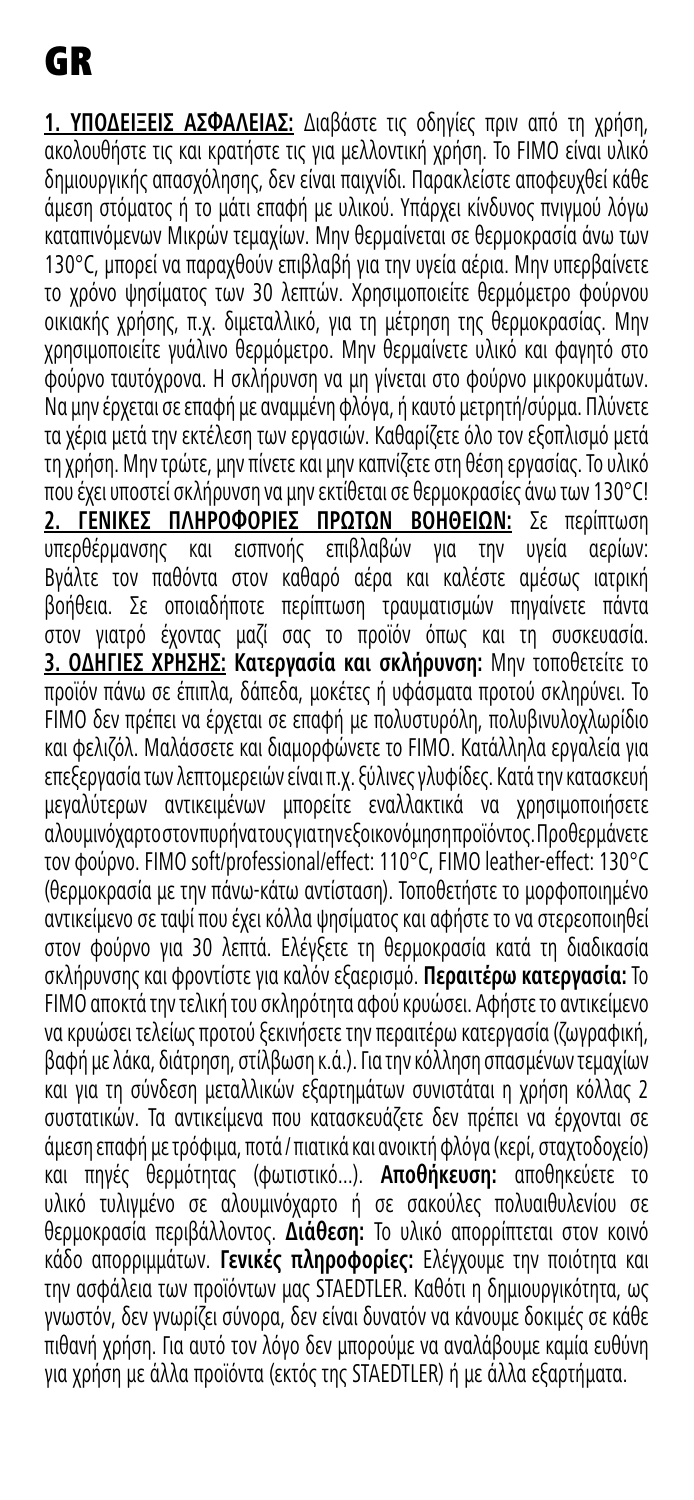**1. BIZTONSÁGI ÚTMUTATÁSOK:** Használat előtt olvassa el az útmutatót, aszerint járjon el és őrizze meg későbbi használatra. A FIMO kreatív árucikk és nem játék. Kérünk kerülje ki bármely közvetlen orális vagy szemmel való érintkezést az anyaggal. Fulladásveszély a lenyelhető kis alkatrészek miatt. A hőmérséklet ne lépje túl a 130°C értéket, mert ilyenkor káros gázok képződhetnek. A keményedési idő ne lépje túl a 30 percet. A hőmérséklet mérésére sütőhőmérőt, pl. bimetált használjon. Ne használjon üveghőmérőt. A tűzhelyet ne használja egyidejűleg anyag hevítésre és étel elkészítésre. Ne használjon mikrohullámú sütőt. Kerüljék a termék érintkezését nyílt lánggal, vagy forró késsel/dróttal. Munka után mosson kezet. A keményítés után alaposan takarítsa ki a tűzhelyet. Ne alkalmazzon pirolitikus tisztítást. Használat után az eszközöket tisztítsa meg. A munkaterületen tilos enni, inni, illetve dohányozni. A kikeményedett anyagot ne tegyék ki 130°C-nál magasabb hőmérséklet hatásának!

**2. ÁLTALÁNOS ELSŐSEGÉLY-NYÚJTÁSI TÁJÉKOZTATÁS:** Véletlen túlhevülés és az egészségre káros gázok belélegzése esetén: Az érintett személyt vigyék ki szabad levegőre és azonnal kérjék orvos segítségét. Sérülés esetén mindig forduljon orvoshoz, és a terméket, valamint annak csomagolását vigye magával.

**3. HASZNÁLATI ÚTMUTATÓ: Modellezés és edzés:** A meg nem keményedett FIMO masszát ne tegyék bútorokra, padlóra, szőnyegre, vagy szövetekre. A FIMO ne kerüljön érintkezésbe polisztirol, PVC és sztiropor anyaggal. FIMO gyurmázás és formázás. Az anyag például modellező fához használható. Nagyobb tárgyak esetén egy alufóliából készült mag is használható az anyag megtakarítása érdekében. Melegítse elő a sütőt. FIMO soft/professional/effect: 110°C, FIMO leather-effect: 130°C (alsó/felső sütésen). A megformázott tárgyat tegye sütőpapírral lefedett lemezre, és keményítse 30 percig a sütőben. Ellenőrizze a hőmérsékletet, és gondoskodjon a megfelelő szellőztetésről a keményítési folyamat alatt. **További feldolgozás:** A végleges kikeményedési mértéket FIMO csak lehűlés után éri el. A további feldolgozást (festés, lakkozás, fúrás, polírozás stb.) csak azután kezdjék meg, miután a tárgy lehűlt. Letörött darabok ragasztásához valamint fémrészek összekapcsolásához egy 2-komponenses ragasztó alkalmas. A létrehozott tárgyak nem kerülhetnek közvetlen érintkezésbe élelmiszerekkel, nyílt lánggal (gyertya, hamutál) és hőforrásokkal (lámpa,…). **Tárolás:** A FIMO masszát alufóliában vagy polietilén tasakban hidegen és szárazon tárolják. **Ártalmatlanítás:** Az anyag szokásos hulladékként elhelyezhető (normál hulladéktartályban). **Általános tájékoztató:** STAEDTLER termékeink minőségét és biztonságát ellenőrizzük. Mint ismeretes, a kreativitást nem lehet határok közé szorítani, ezért nincs lehetőségünk minden felhasználási módot kipróbálni. Ebből fakadóan nem vállalhatunk felelősséget a más (nem STAEDTLER) termékekkel ill. kiegészítőkkel történő együttes használatért.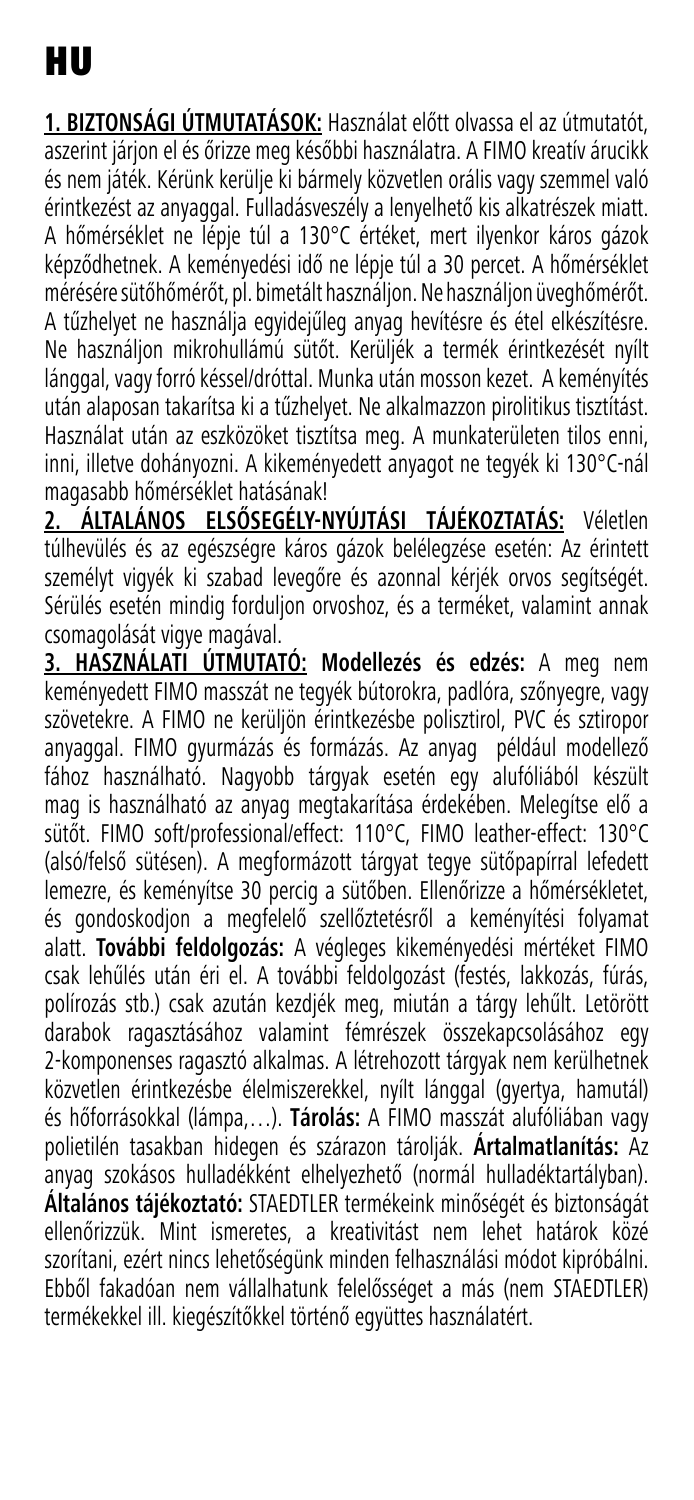**1. WSKAZÓWKI BEZPIECZEŃSTWA:** Przeczytaj dokładnie instrukcję przed użyciem, postępuj zgodnie z jej zaleceniami i trzymaj instrukcję zawsze w pobliżu. FIMO to produkt do wykonywania kreatywnej czynności, a nie do zabawy. Proszę unikać bezpośredniego kontaktu z jamą ustną lub oczami. Występuje niebezpieczeństwo uduszenia po połknięciu małych elementów. Nie przekraczać temperatury 130°C, gdyż mogą wydzielać się szkodliwe dla zdrowia gazy. Nie przekraczać 30 min. czasu wypalania. Do mierzenia temperatury stosować domowy termometr piecowy, np. termometr bimetaliczny. Nie stosować termometru szklanego. Nie wolno używać piekarnika jednocześnie do ogrzewania materiału i przygotowywania jedzenia. Nie stosowac pieca mikrofalowego. Bezwzględnie unikać kontaktu z owartym ogniem, gorącym nożem/drutem. Umyć ręce po zakończeniu prac. Po utwardzaniu dokładnie oczyścić piekarnik. Nie stosować czyszczenia pirolitycznego. Wyczyścić cały sprzęt po użytkowaniu. Nie jeść, nie pić i nie palić na stanowisku pracy. Elementów hartowanych nie należy wystawiać na działanie temperatury przekraczającej 130°C!

**2. OGÓLNE INFORMACJE O PIERWSZEJ POMOCY:** W przypadku dużego przegrzania i wchłonięcia szkodliwych dla zdrowia gazów: należy wyprowadzić daną osobę na świeże powietrze i niezwłocznie zwrócić się do lekarza. W przypadku wszystkich obrażeń należy zawsze udać się do lekarza, zabierając ze sobą produkt oraz opakowanie.

**3. INSTRUKCJA OBSŁUGI: Modelowanie i utwardzanie:** Nie kłaść nieutwardzonej masy FIMO na meble, podłogę, dywan lub inne materiały. Unikać zetknięcia z przedmiotami wykonanymi z polistyrenu, PVC i styropianu. FIMO należy ugnieść i uformować. Do wyrabiania nadają się np. drewniane narzędzia. Aby oszczędzić materiału przy wykonywaniu większych przdmiotów, można też zastosować wkład z folii aluminiowej. Nagrzać piekarnik. FIMO soft/professional/effect: 110°C, FIMO leathereffect: 130°C (włączyć grzałkę górną/dolną). Wymodelowany przedmiot ułożyć na blasze wyłożonej papierem do pieczenia i utwardzać w piekarniku przez 30 minut. Kontrolować temperaturę w czasie procesu utwardzania i zadbać o dobrą wentylację. **Składowanie:** Masę FIMO przechowywać w folii aluminiowej lub w woreczkach polietylenowych w miejscu suchym i chłodnym. **Utylizacja:** Materiał można utylizować razem ze zwykłymi odpadami (kontener na zwykłe odpady). **Informacje ogólne:** Produkty marki STAEDTLER są kontrolowane pod kątem jakości i bezpieczeństwa. Ponieważ kreatywność nie zna granic niemożliwe jest przetestowanie produktów w każdym przypadku zastosowania.

Z tego względu nie odpowiadamy za zastosowanie produktów z innymi produktami lub akcesoriami (nie marki STAEDTLER).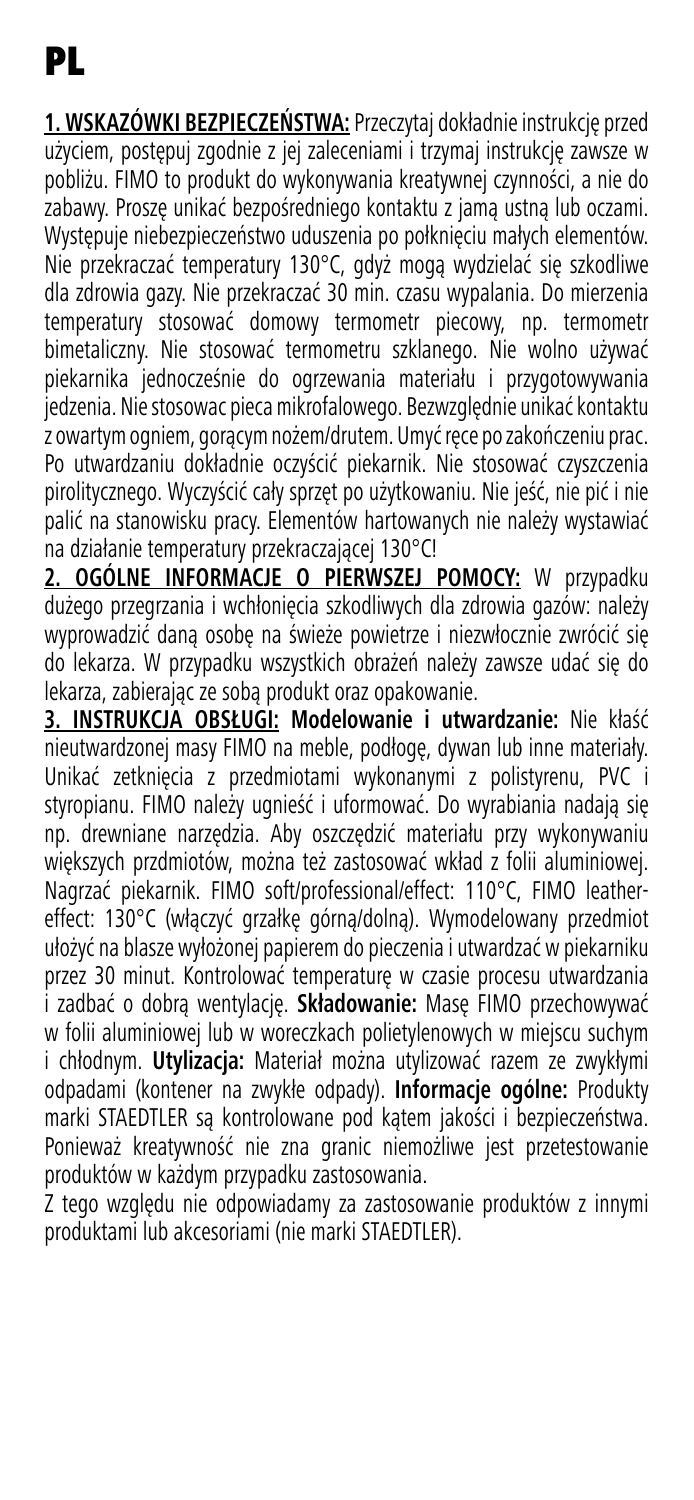1. INSTRUCTIUNI DE SIGURANTĂ: A se citi instructiunile înainte de utilizare, a se respecta şi a se păstra pentru referire. FIMO este un material destinat creației și nu o jucărie. Vã rugãm evitați orice contact direct cu gura sau ochii cu substanta. Pericol de asfixiere cauzat de înghitirea pieselor de mici dimensiuni. A nu se depăşi temperatura de 130°C, în caz contrar se poate produce o emisie de gaze periculoase. A nu se depăşi durata de 30 min pentru întărire. A se utiliza termometru de cuptor de uz casnic, de exemplu bimetal, pentru măsurarea temperaturii. A nu se utiliza un termometru de sticlă. A nu se încălzi materialul şi găti alimente în acelaşi timp în cuptor. A nu se utiliza un cuptor cu microunde. Nu puneti în contact cu o flacără deschisă sau cu un cutit/o sârmă cald(ă). A se spăla mâinile după realizarea activităților. După întărire curătați bine cuptorul. Nu aplicați curătarea pirolitică. A se curăta toate echipamentele după utilizare. A nu se consuma alimente sau băuturi și a nu se fuma în zona de lucru. Nu expuneti materialul la temperaturi de peste 130°C!

**2. INFORMAŢII GENERALE DE PRIM AJUTOR:** În caz de supraîncălzire accidentală şi de inhalare a gazelor toxice: se scoate persoana afară la aer curat şi se consultă imediat un medic. În cazul oricărei răniri mergeți imediat la medic și luați cu dvs. produsul și ambalajul.

**3. INSTRUCTIUNI DE UTILIZARE: Modelare și întărire: Nu asezați pasta** FIMO încă moale pe mobilier, podea, covoare sau materiale textile. Nu aduceti pasta FIMO în contact cu polistiren, PVC și polistiren expandat. Frământați și fomați FIMO. Pentru prelucrări se pretează de ex. sucitoarele de lemn. În cazul obiectelor mari se poate folosi şi un miez din folie de aluminiu, pentru a economisi material. Preîncălziți cuptorul. FIMO soft/ professional/effect: 110°C, FIMO leather-effect: 130°C (cuptorul cu căldura superioară/inferioară). Așezați obiectul modelat într-o tavă, pe care ați așezat hârtie de copt și lăsați-l să se întărească timp de 30 de min. în cuptor. În timpul procesului de întărire verificați temperatura și asigurați o bună ventilație. **Prelucrare ulterioară:** FIMO va avea gradul de întărire final doar după răcire. Puteţi începe prelucrarea ulterioară (pictare, lăcuire, găurire, polizare etc.) doar după ce obiectul s-a răcit. Pentru lipirea pieselor rupte şi pentru îmbinarea cu piese metalice se pretează un adeziv bicomponent. Nu atingeți obiectele create de alimente și flăcări deschise (lumânări, scrumiere). **Depozitarea:** Păstraţi pasta FIMO în folie de aluminiu sau în pungi din PE. **Depozitarea deşeurilor:** Materialul poate fi înlăturat împreună cu resturile menajere (pubela de resturi menajere). **Informații generale:** Produsele noastre STAEDTLER sunt verificate din punct de vedere al calității și al siguranței. Deoarece creativitatea, cum bine se știe, nu are limite, nu este posibil să testăm fiecare caz de aplicare. Din acest motiv nu putem răspunde pentru cazurile de întrebuințare împreună cu alte produse resp. accesorii (care nu sunt STAEDTLER).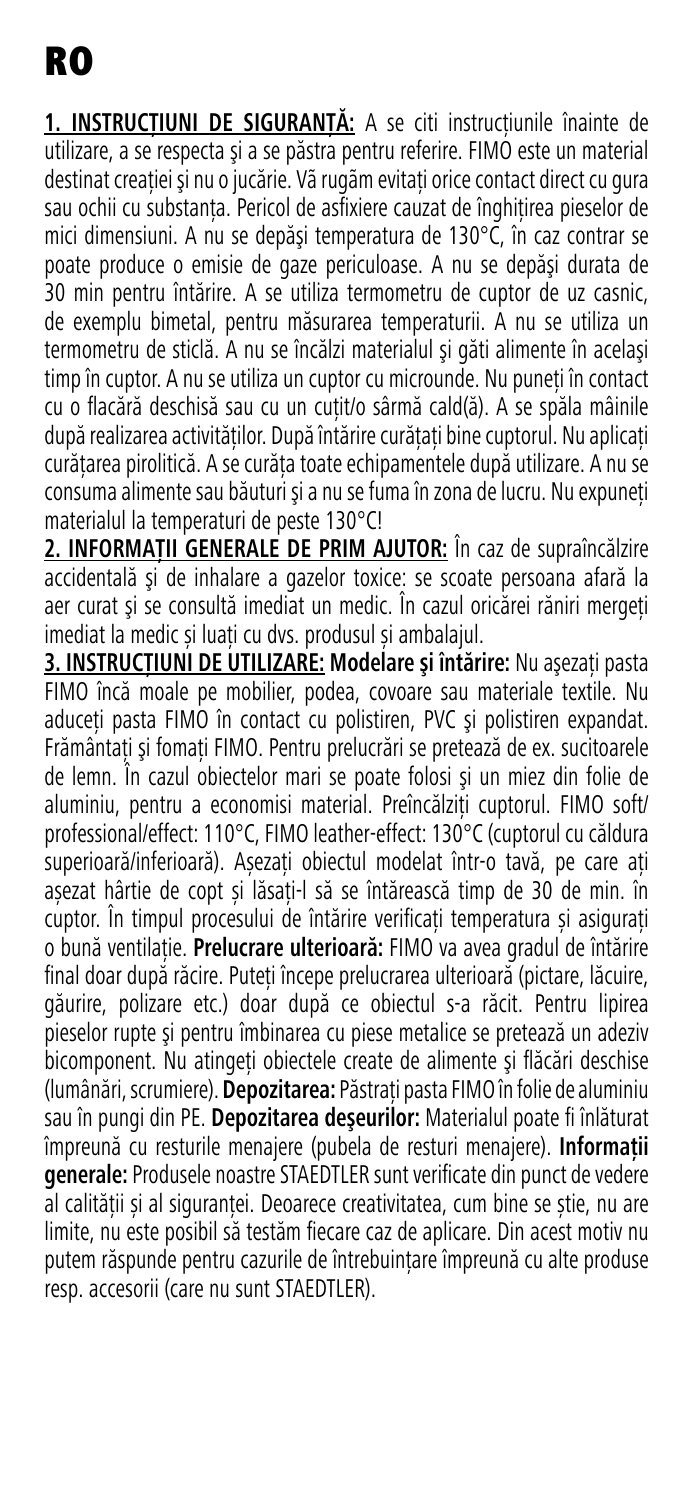**1. VARNOSTNA PRAVILA:** Pred uporabo preberite navodila, jih upoštevajte in imejte v bližini. Masa FIMO je kreativni material in ni igrača. Materiala ne smete dajati v usta ali oči, saj lahko pride do zadušitve. Ne prekoračite temperature 130°C, saj lahko pri temperaturah višjih od 130°C nastanejo zdravju škodljivi plini. Za merjenje temperature uporabite termometer za pečico. Ne uporabljajte steklenega termometra. Ne prekoračite časa strjevanja 30 minut. Pečice ni dovoljeno hkrati uporabljati za segrevanje materiala in pripravo živil. Ne uporablijajte mikrovalovne pečice. Preprečite stik z odprtim ognjem ali vročim nožem/žico. Po končanem delu si umijte roke. Po strjevanju pečico temeljito očistite. Ne uporabljajte pirolitičnega čiščenja. Vse naprave po uporabi očistite. Med delom z maso ne jejte, pijte ali kadite. Strjenega materiala ne izpostavljati temperaturi nad 130 °C!

**2. INFORMACIJE ZA PRVO POMOČ:** V primeru nenamernega pregrevanja in vdihavanja zdravju škodljivih plinov: Osebo odnesite na prosto in takoj poiščite zdravniško pomoč. Pri vseh poškodbah vedno pojdite k zdravniku in s seboj vzemite tako izdelek kot embalažo.

**3. NAVODILA ZA UPORABO: Modeliranje in strjevanje:** Preprečite stik nestrjene mase FIMO s pohištvom, tlemi, preprogami ali tkaninami. Preprečite stik s polistirolom, PVC-jem in stiroporjem. Maso FIMO gnetite in oblikujte. Za oblikovanje so primerne npr. modelirne lesene palčke. Pri večjih predmetih lahko naredite jedro iz aluminijaste folije, da privarčujete z materialom. Segrejte pečico. FIMO soft/professional/effect: 110 °C, FIMO z učinkom usnja: 130 °C (zgornja/spodnja toplota) Modeliran predmet položite na pekač, prekrit s peki papirjem, in dajte v pečico za 30 minut, da se strdi. Med strjevanjem preverjajte temperaturo in poskrbite za dobro prezračevanje. **Nadalnja obdelava:** Dokončno stopnjo trdote masa FIMO doseže šele, ko se povsem ohladi. Z nadaljnjo obdelavo (barvanje, lakiranje, vrtanje, poliranje itd.) začnite šele, ko se predmet ohladi. Za lepljenje odlomljenih delov ter spajanje s kovinskimi deli je primerno 2-komponentno lepilo. Izdelanih predmetov ne uporabljajte v neposrednem stiku z živili, odprtim ognjem (sveča, pepelnik, ...) in viri toplote (svetilka, ...).**Shranjevanje:** Maso FIMO hranite v aluminijasti foliji ali PE-vrečki na hladnem in suhem. **Odlaganje med odpadke:** Material je mogoče odstraniti med običajne odpadke (zabojnik za ostale odpadke). **Splošne informacije:** Naši izdelki STAEDTLER so preizkušeni glede kakovosti in varnosti. Ker pa kreativnost, kot pravijo, nima meja, ne moremo preizkusiti vsakega primera uporabe. Zato ne moremo prevzeti odgovornosti za uporabo z drugimi (ne STAEDTLER) izdelki oz. dodatki.